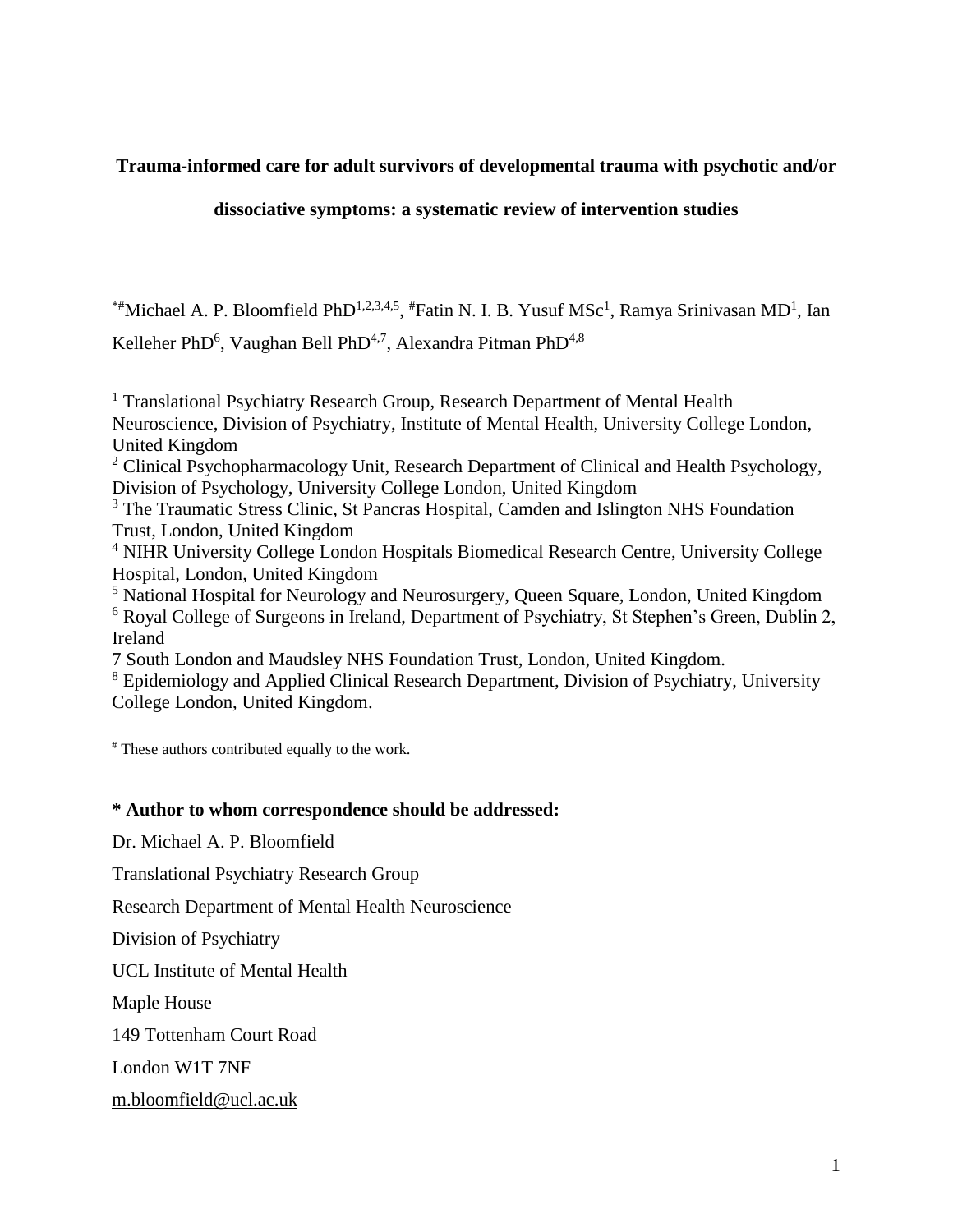| <b>Word Count:</b> | 5180 |
|--------------------|------|
| <b>References:</b> | 100  |

## **ABSTRACT**

Developmental trauma is associated with an increased risk of psychosis and predicts poor prognosis. Despite this, little is known about which treatments work best for survivors of developmental trauma with psychosis. We sought to conduct the first review to investigate treatments for people with psychotic and dissociative symptoms and a history of developmental trauma. We identified twenty-four studies, most of which investigated various modalities of psychotherapy with two case reports of pharmacological treatments. There was preliminary evidence in favour of third wave cognitive therapies. However, due to the low methodological quality and reporting in most of the studies found, it remains unknown which treatments are most effective in this clinical group. Nonetheless, our findings of potential treatment targets including emotion regulation, acceptance, interpersonal skills, trauma re-processing and the integration of dissociated ego states, may guide future work in this area. Methodologically rigorous studies are needed to enable clinicians and patients to collaboratively form evidence-based treatment plans.

*Keywords*; antipsychotic, developmental trauma, dissociation, psychosis, psychotherapy, treatments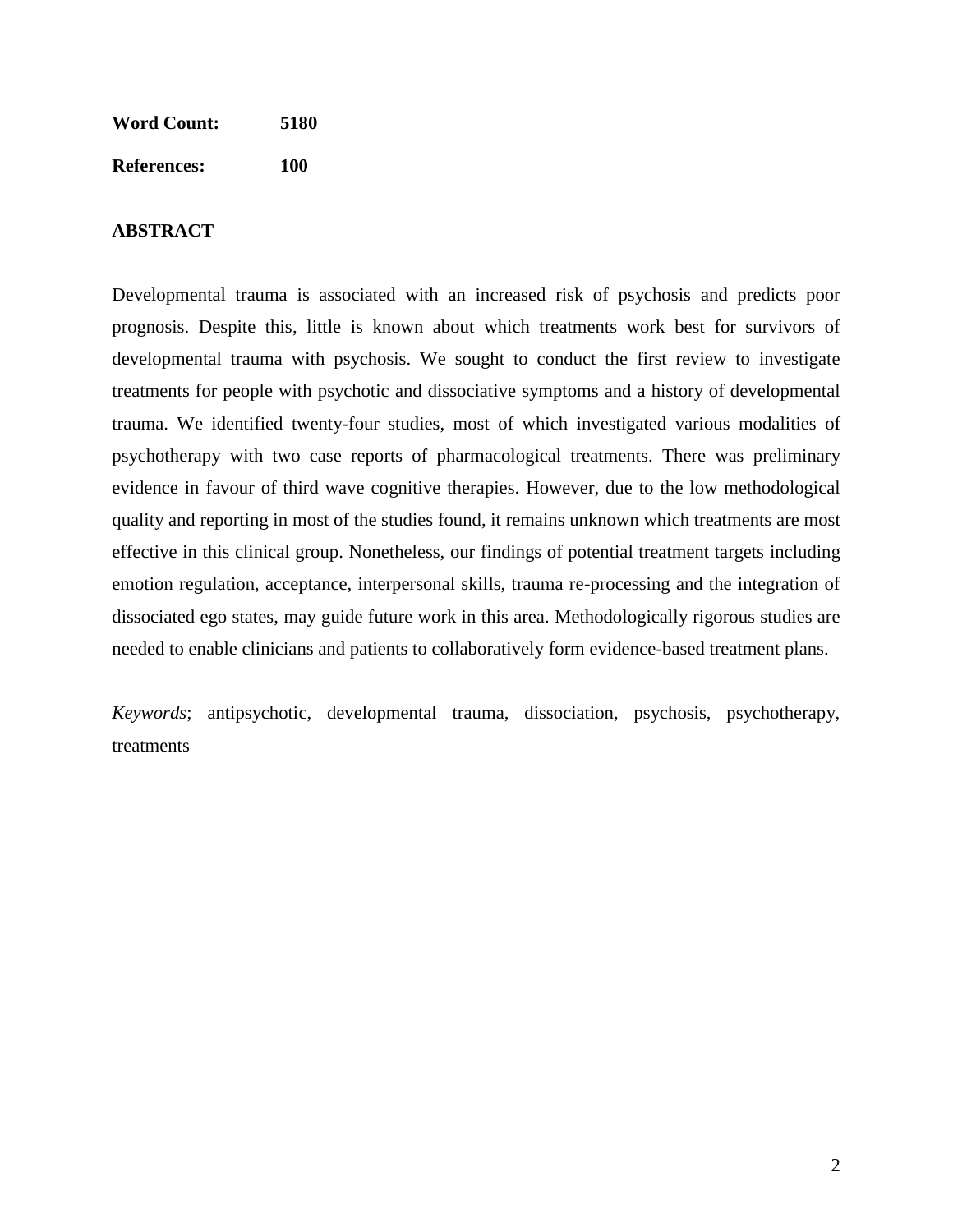## **1. INTRODUCTION**

Psychosis is a leading global cause of disability and mortality<sup>1</sup>. There is growing evidence that developmental trauma (DT) is a causal factor for psychotic symptoms in adulthood<sup>2</sup>. Although there is no widely agreed definition of developmental trauma, here we focus on more severe experiences and define DT as including emotional, sexual, or physical abuse (including bullying), and neglect in childhood or adolescence<sup>3</sup>.

At least one type of DT is reported in half of individuals with psychosis<sup>4</sup>, and individuals with psychosis report significantly more DT when compared with those without psychosis, including psychiatric comparison groups<sup>5</sup>. Individuals with first-episode psychosis (FEP) were twice as likely to report pre-adult bullying compared to healthy controls<sup>6</sup>. Neglect and emotional abuse have a prevalence of between 33% and 59% in samples of individuals with psychosis<sup>7</sup>. DT has been estimated to account for approximately a third of cases of psychotic experiences in children<sup>2</sup>. Importantly, DT is associated with both positive<sup>8</sup> and negative symptoms  $\frac{9}{1}$ . The hypothesis that the association with DT may be causative is supported by evidence fulfilling Bradford Hill criteria<sup>10</sup>, including strong and consistent associations between DT and psychosis<sup>11</sup>, temporal relationships<sup>2</sup>, plausible biological mechanisms<sup>12</sup> and dose-effects<sup>13</sup>. In total, DT is estimated to be the major contributing factor in approximately one third of cases of psychosis<sup>2</sup>.

Despite this, psychosis in adult survivors of DT is under-researched and there is a pressing need to improve treatments for this patient group. This is because adult survivors of DT who experience psychosis (ASDTP) are at a higher risk of poor prognostic outcomes including more severe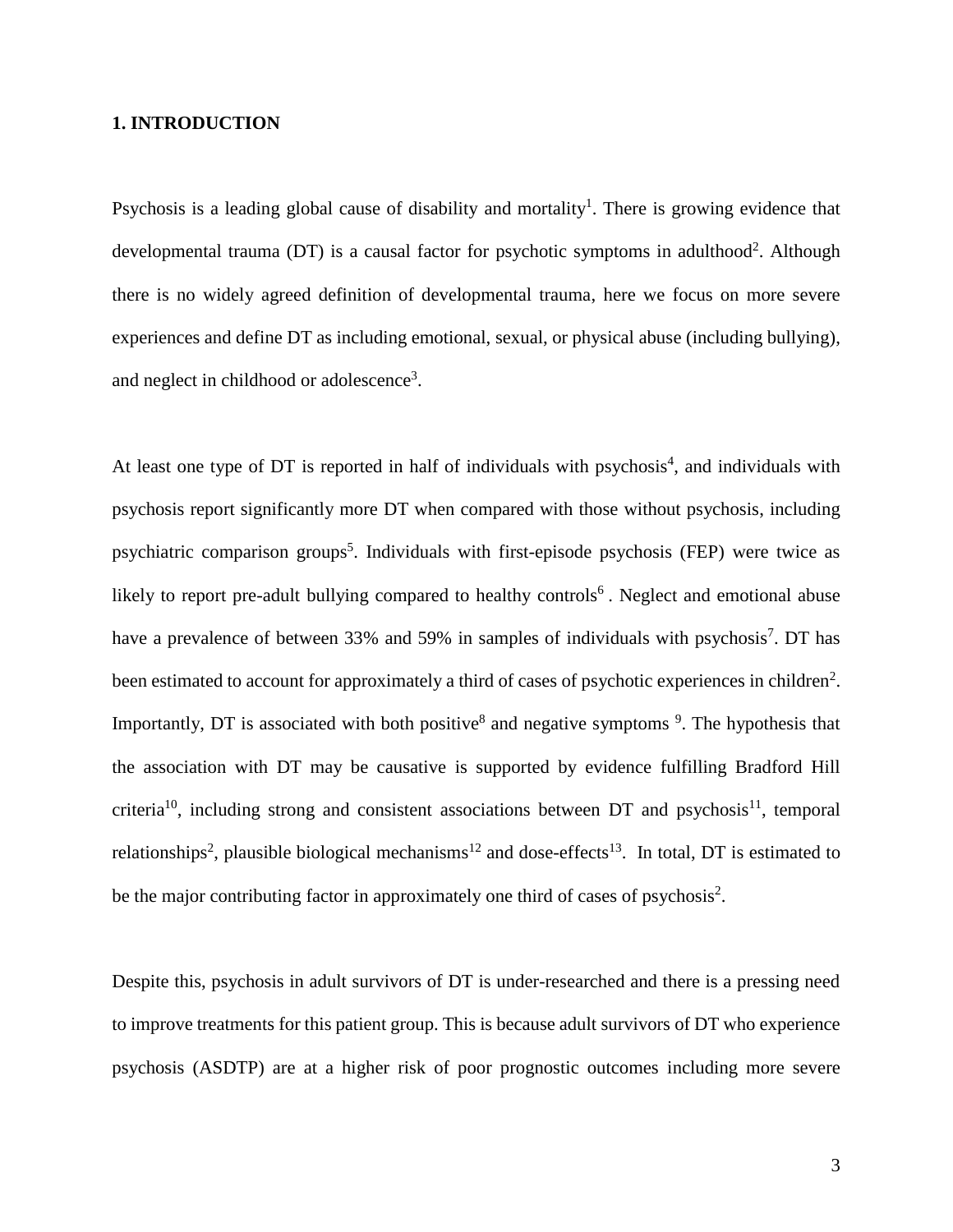illness<sup>14</sup>, re-hospitalization<sup>15</sup>, and poorer response to treatment<sup>16</sup> including dopamine antagonists<sup>17</sup>. ASDTP are more likely to be prescribed higher doses of antipsychotic and mood stabilizing medications<sup>18</sup>. This may be because of more severe psychotic symptomatology associated with DT, clinicians using escalated doses for symptoms that remain refractory, and/or dissociative symptoms being mistaken for psychotic symptoms. There is also evidence that DT alters emotion regulation<sup>19</sup> and stress reactivity<sup>20</sup> in individuals experiencing psychosis<sup>21</sup>. A recent neuroimaging review has found that ASDTP, compared to individuals with psychosis without trauma exposure, have alterations in brain structure and function including deficits in prefrontal cortex volume and hyper-responsive threat detection system<sup>22</sup>. Together with evidence of poorer prognosis and response to treatment, this suggests that ASDTP may represent a distinct clinical group from idiopathic psychosis $^{23}$ , broadly consistent with the traumagenic neurodevelopmental model of psychosis<sup>24</sup>. Furthermore, DT strongly predicts low service engagement in individuals with psychosis<sup>25,26</sup>. One factor that could be contributing to poor engagement with services may be patients' dissatisfaction with treatments that ignore subjectively important issues, including trauma history<sup>27</sup>. Many people who use mental health services, especially those with diagnoses of psychosis, are not asked about DT histories<sup>28</sup>. Furthermore, the immediate response to disclosures of DT including low referral rates for trauma-related treatments remains poor<sup>29</sup>.

Guidelines, including from the UK's National Institute for Health and Care Excellence (NICE), have provided separate treatment recommendations for patients with psychosis or posttraumatic stress disorder (PTSD)<sup>30,31</sup>, which include assessing and treating the sequelae of trauma. However, there is a gap in the research literature on treatments for ASDTP. This is because research has typically focused on either studying treatments for psychosis or trauma-related disorders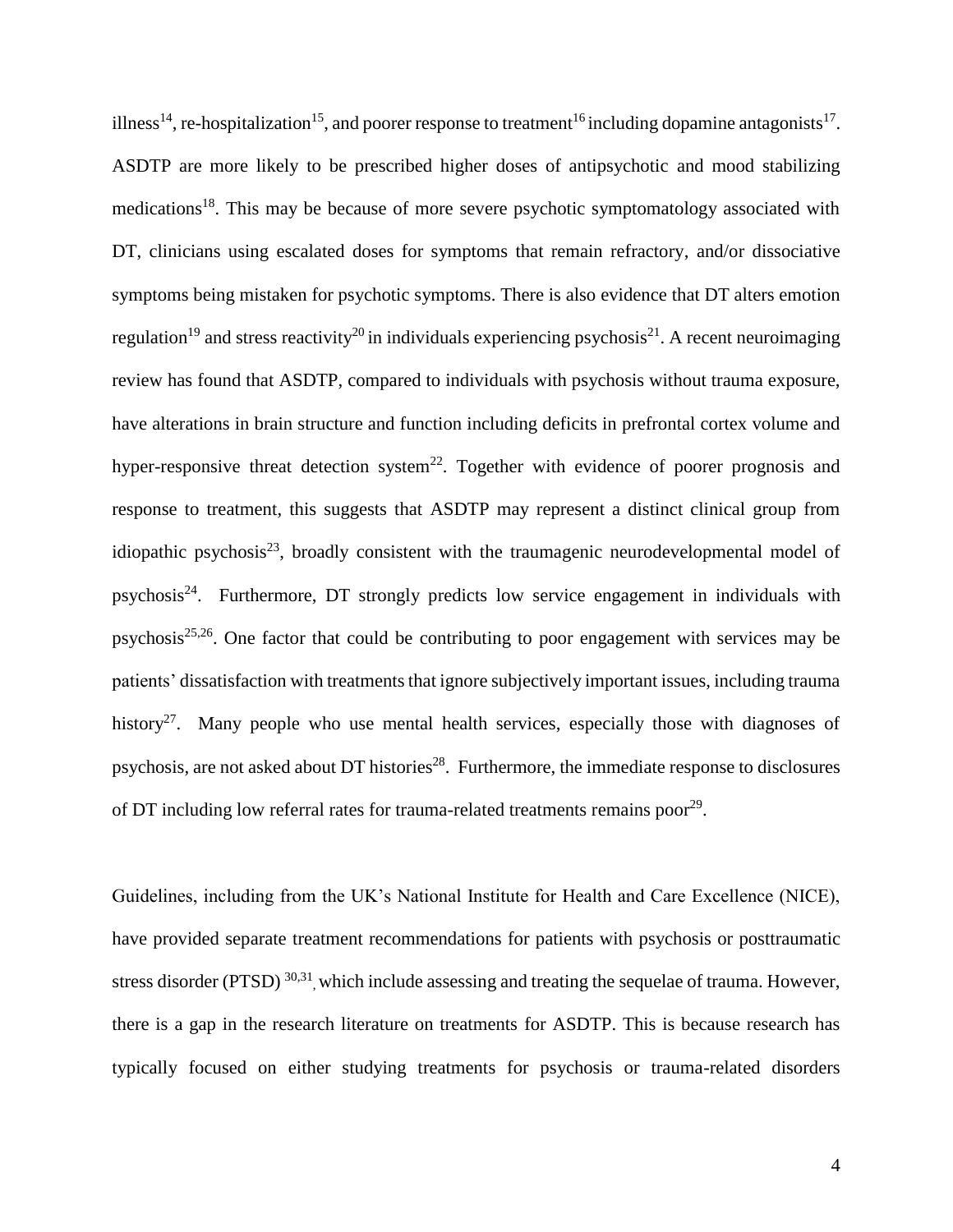independently<sup>32</sup>, or has studied trauma in the context of psychosis without distinguishing DT from other trauma presentations<sup>33</sup>. Given the evidence to support the role of DT in the aetiology of psychosis, this interventional research gap represents a barrier to advances in treatment. Furthermore, focusing only on one aspect of the clinical presentation, while neglecting others that are very distressing for the patient, may perpetuate other negative outcomes such as reducing therapeutic engagement during recovery and colluding with avoidance of processing traumatic memories that may maintain symptoms.

Within this context, and in light of progress in our understanding of psychological trauma<sup>34</sup>, there has been an increasing emphasis in some quarters on the need for trauma-informed care in psychosis. Whilst there is a lack of consensus on a definition of trauma-informed care, broadly speaking this incorporates an understanding of the effects of trauma into service delivery<sup>35</sup>. However, little is known about what are effective treatments for ASDTP. Given that psychosis following DT is likely to be a transdiagnostic phenomenon, in that it does not seem specific to any single diagnosis<sup>36</sup>, we have not framed our inclusion criteria in terms of clinical diagnosis. Additionally, there is a large literature on the association between dissociation and trauma, and DT in particular<sup>37</sup>. For almost a century, dissociation has been proposed to be involved in the development of psychotic symptoms following  $DT^{38}$  and there is growing evidence in support of this  $39$  Furthermore, dissociation frequently co-occurs with hallucinations across disorders<sup>40</sup> and can be very distressing for patients. We have therefore included dissociative symptoms in this review for both pragmatic and theoretical reasons as these symptoms warrant appropriate treatments and there is conceptual overlap between these domains. Thus, we sought to conduct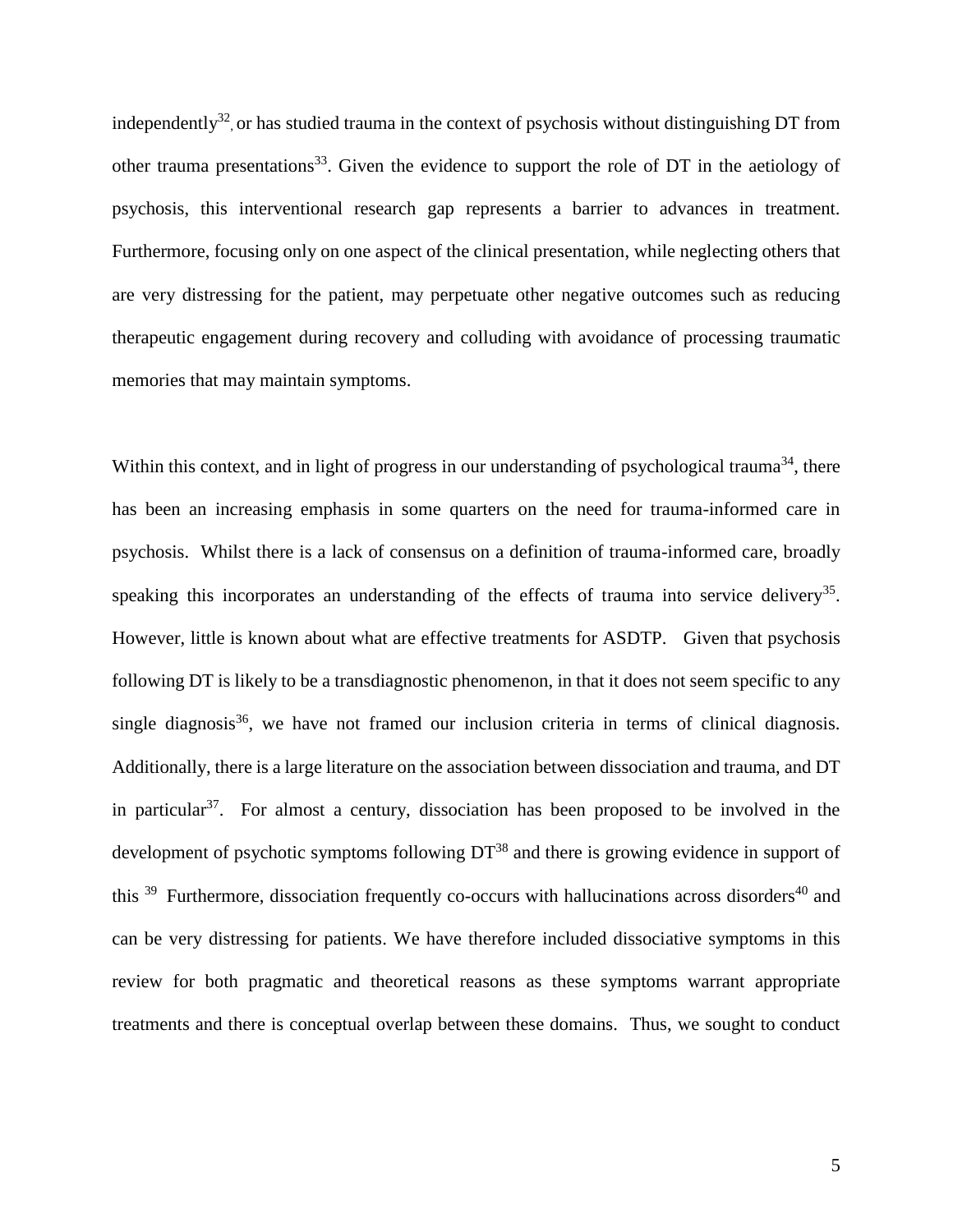the first review the effectiveness of treatments for ASDTP in order to inform clinical recommendations and guide future research.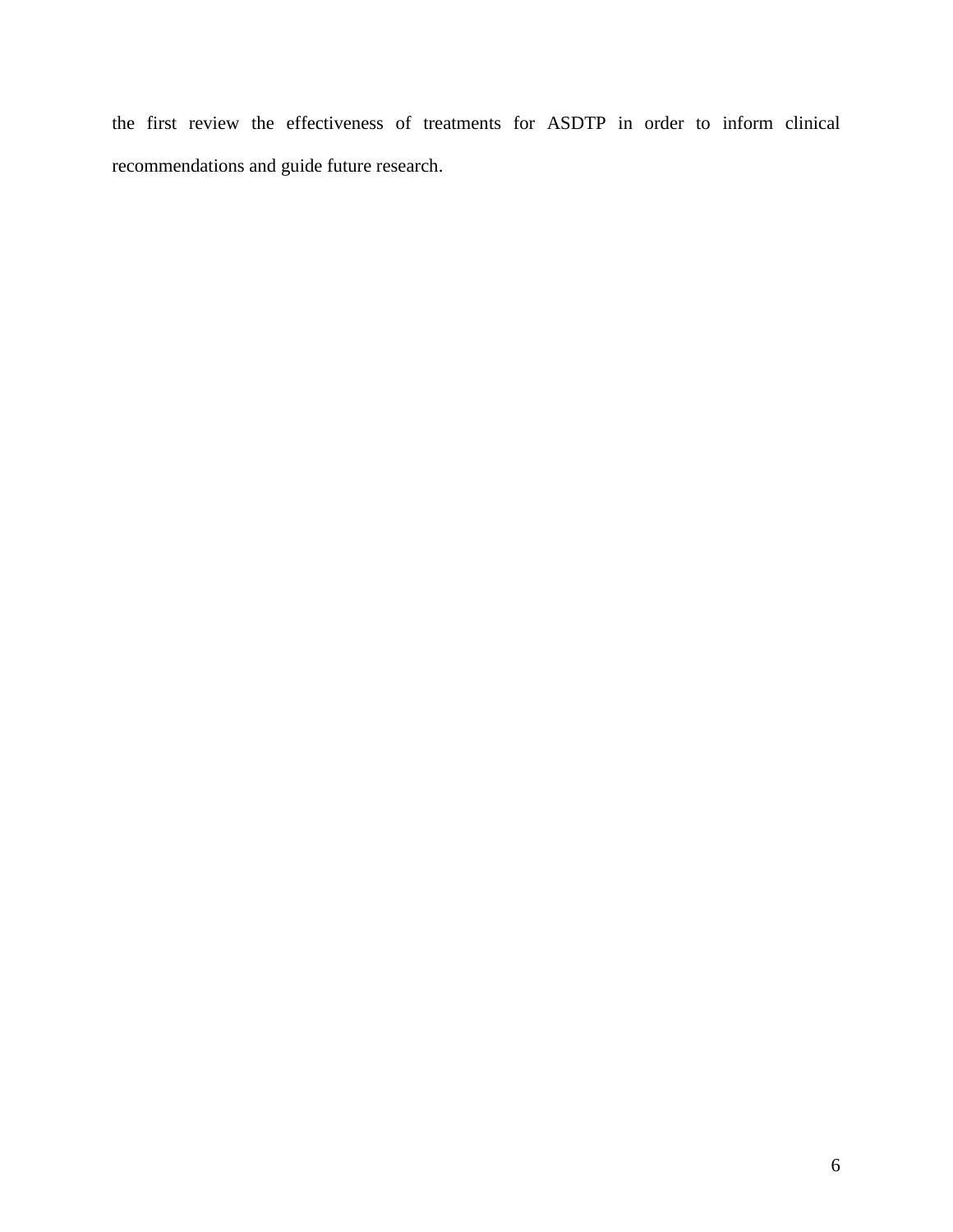#### **2. METHODS**

We registered the review protocol at PROSPERO (registration number CRD42018104533; http://www.crd.york.ac.uk/prospero/). We followed the Preferred Reporting Items for Systematic Reviews and Meta-Analyses (PRISMA) Statement<sup>41</sup> and Consolidated Standards of Reporting Trials (CONSORT) Statement<sup>42</sup>.

#### **2.1. Eligibility criteria**

Due to the lack of research in this area, we used broad inclusion criteria to ensure that all relevant studies would be captured. Our inclusion criteria were any psychological or pharmacological treatment study for adult survivors of DT in childhood and/or adolescence [age <18 years] where DT was identified either through the use of structured assessment tools or through being described as trauma in the report. Participants were adults with a history of DT experiencing psychotic symptoms including having a diagnosis of schizophrenia, schizoaffective and bipolar disorder, psychotic depression, and at-risk mental states. In the absence of evidence of different psychobiological mechanisms giving rise to psychotic symptoms in different clinical diagnoses, we also included psychotic symptoms in the context of other diagnoses such as borderline personality disorder and dissociative identity disorder (DID). Studies of survivors of DT with dissociative symptoms were also included given the association between dissociative and psychotic symptoms following  $DT^{39,43}$ . Any study design that offered a treatment was included, including randomized controlled trials, open trials, non-controlled studies, case series and case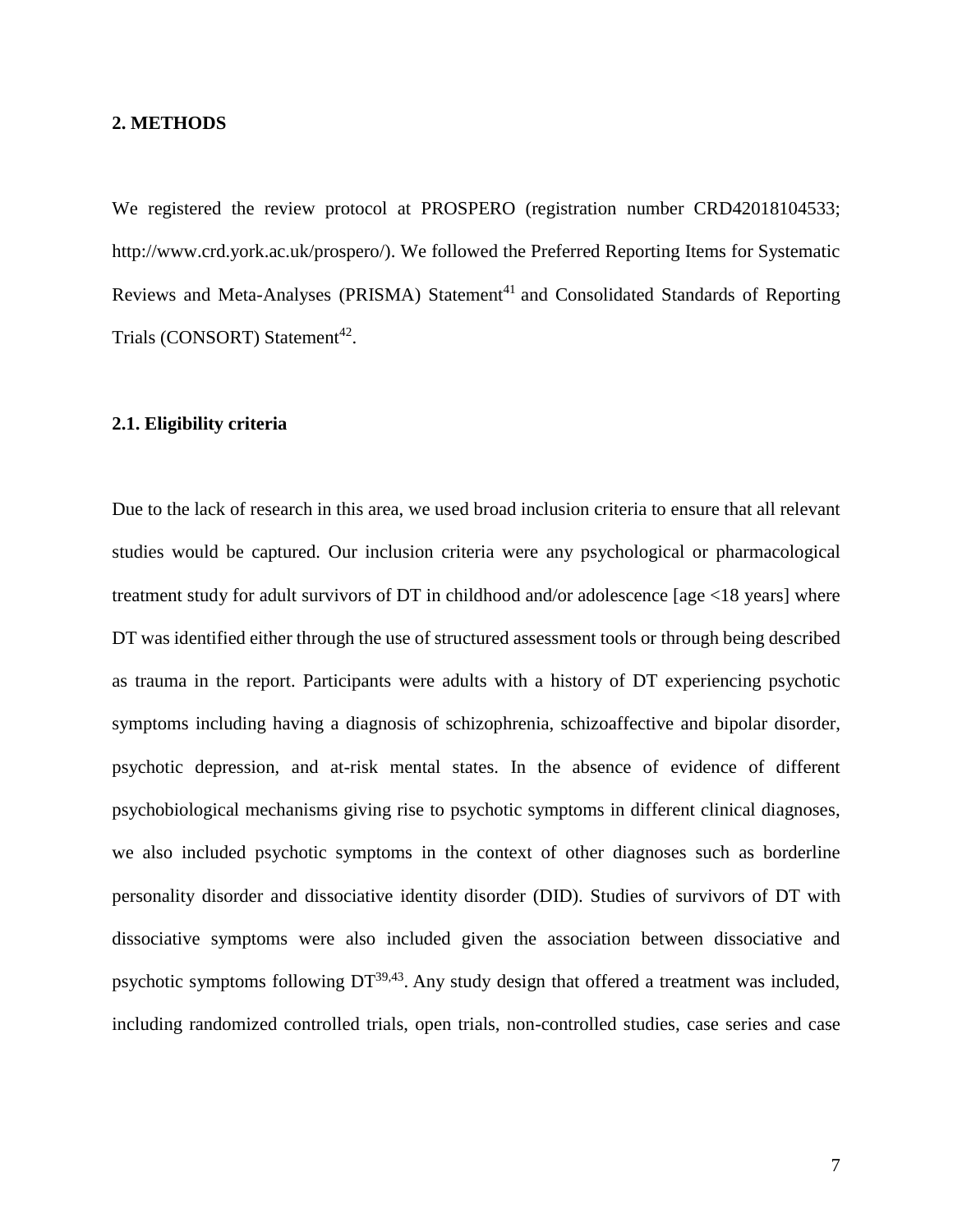reports. Exclusion criteria were studies investigating non-clinical samples and those not offering any treatment.

#### **2.2. Information sources**

Two electronic databases "MEDLINE®" and "PsycINFO" were searched using the OVID interface to find relevant studies. Google Scholar, unpublished journals, and grey literature were hand-searched to identify relevant articles not available on the databases. The reference lists of relevant eligible studies were examined for additional relevant studies.

## **2.3. Search terms**

Our search strategy involved terms that are related to DT as well as psychotic and/or dissociative symptoms and diagnoses. We applied no limit to the search terms to ensure all relevant studies are retrieved. Each search term within each concept was linked using the Boolean operator "OR" and each concept was combined together with the Boolean operator "AND". The search string was as follows: (child OR childhood OR young OR young people OR young person OR adolescen\* OR development\*) AND (trauma OR abuse OR maltreatment OR neglect OR bully\*) AND (psychotic OR psychosis OR hallucination OR delusion OR schizophrenia OR schizoaffective OR dissociat\*) AND (treatment OR intervention OR therapy OR efficacy). We conducted the search on  $17<sup>th</sup>$ October, 2018. For inclusion of very recently published papers we performed an additional key word search on PubMed for the year 2017/18. We tested our search strategy by ascertaining whether these terms captured key papers known to us in this field.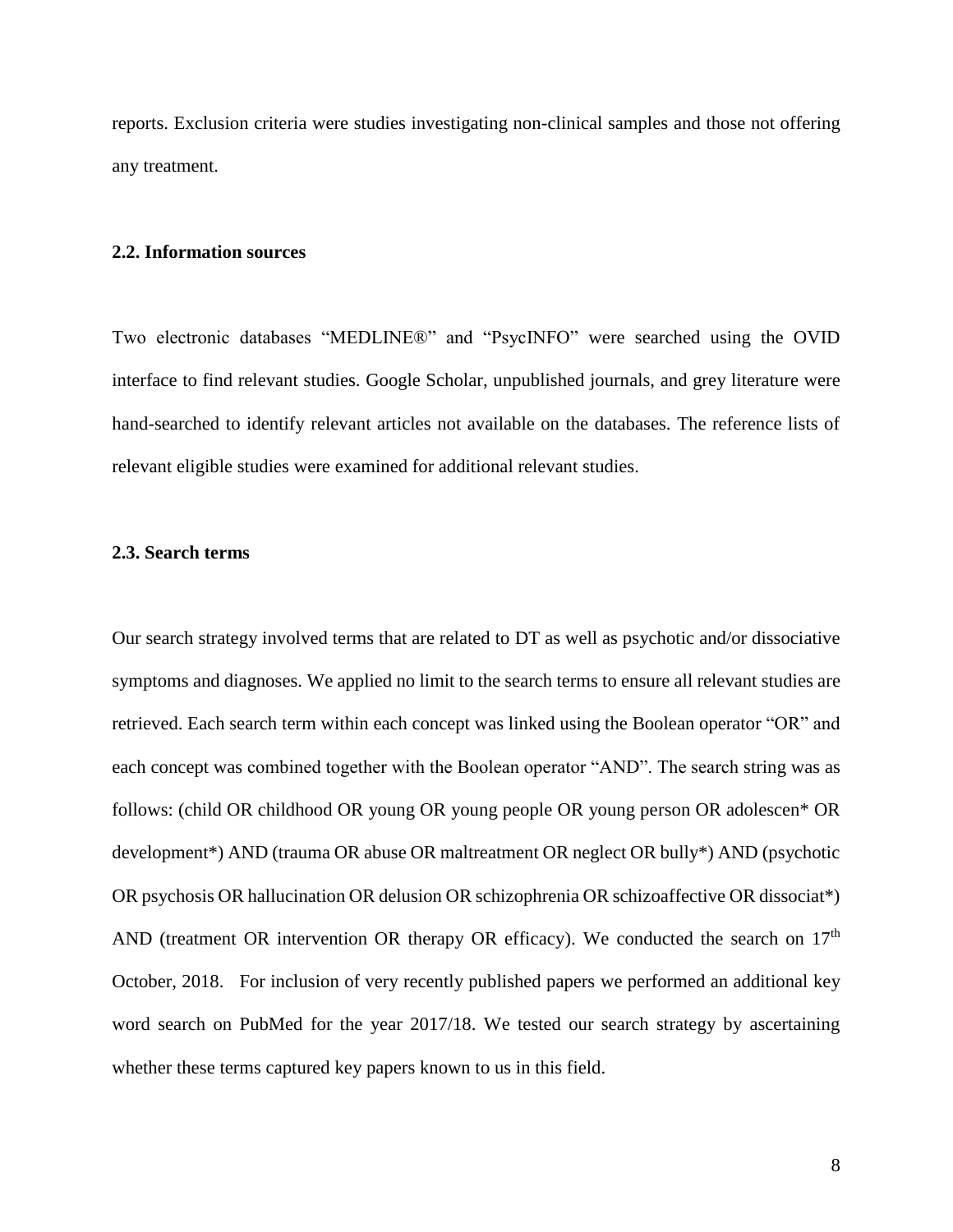#### **2.4. Outcome measure**

We defined the primary outcome *a priori* as reduction in positive psychotic and/or dissociative symptoms as measured by any validated psychometric tool. We included any measures relevant to mental wellbeing and functioning as secondary outcomes.

#### **2.5. Study selection**

We performed a preliminary search using the agreed search strategy and terms on the specified databases. Any duplicates were cross-checked and removed before the record titles and abstracts were screened by one reviewer for inclusion. The full-text records and their respective reference lists were assessed independently with regard to suitability for inclusion in the review. Any discrepancies were resolved in discussion with a second reviewer.

#### **2.6. Data collection process**

We developed a proforma based on the CONSORT criteria<sup>42</sup>. For each study, the following data were extracted: 1) study design, 2) participant characteristics, 3) type of treatment and control/comparison, 4) mode and length of treatment, 5) outcomes measures, 6) relevant findings, and 7) adverse effects**.** Treatments were classified according to the use and type of intervention. Within psychotherapies, interventions were classified according to their theoretical orientations. Within cognitive-behavioural therapies (CBT), we classified interventions as "third wave CBT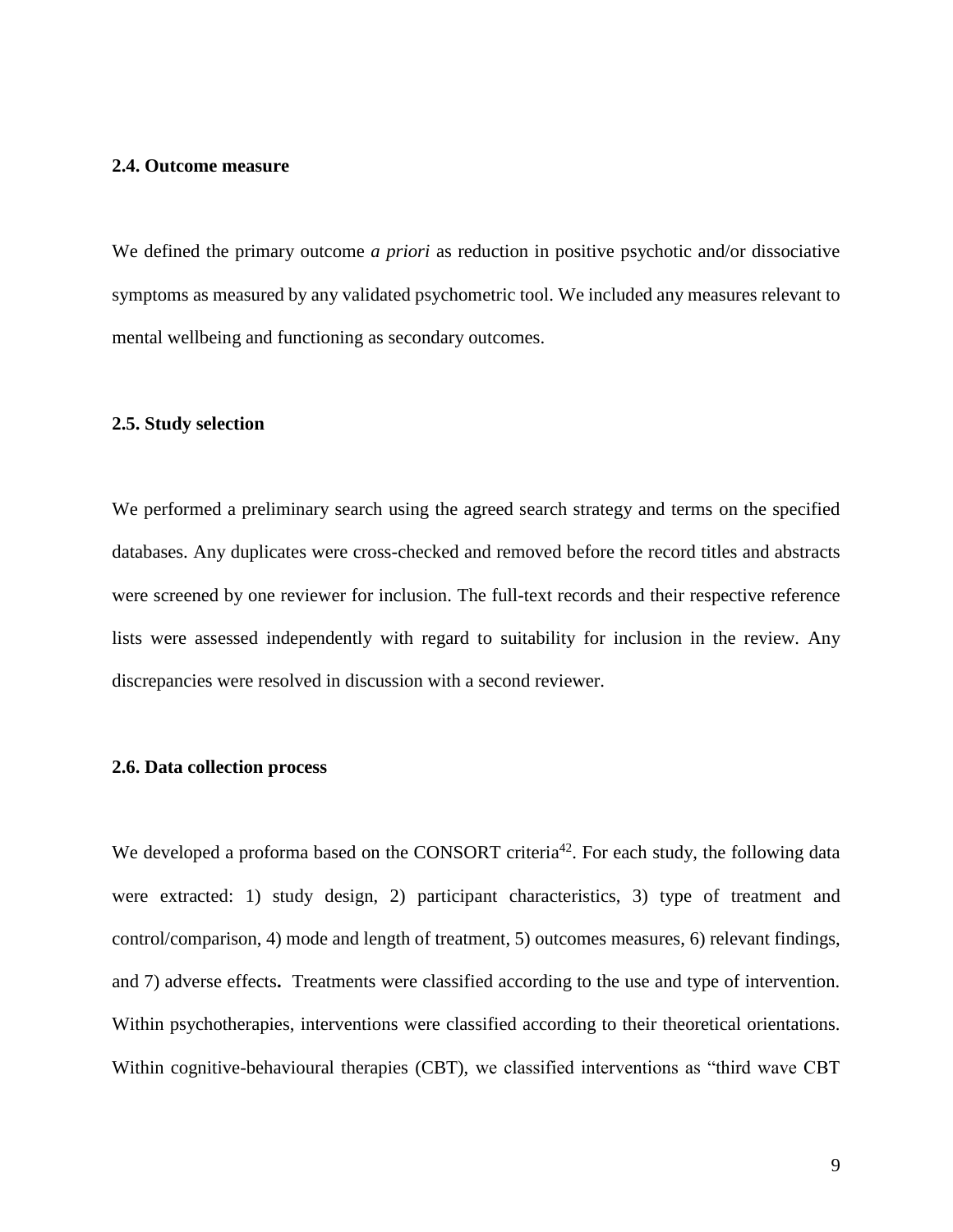interventions" if their methods emphasized targets including mindfulness, emotion and emotionregulation skills, acceptance, interpersonal relationship, values, and meta-cognition<sup>44</sup>.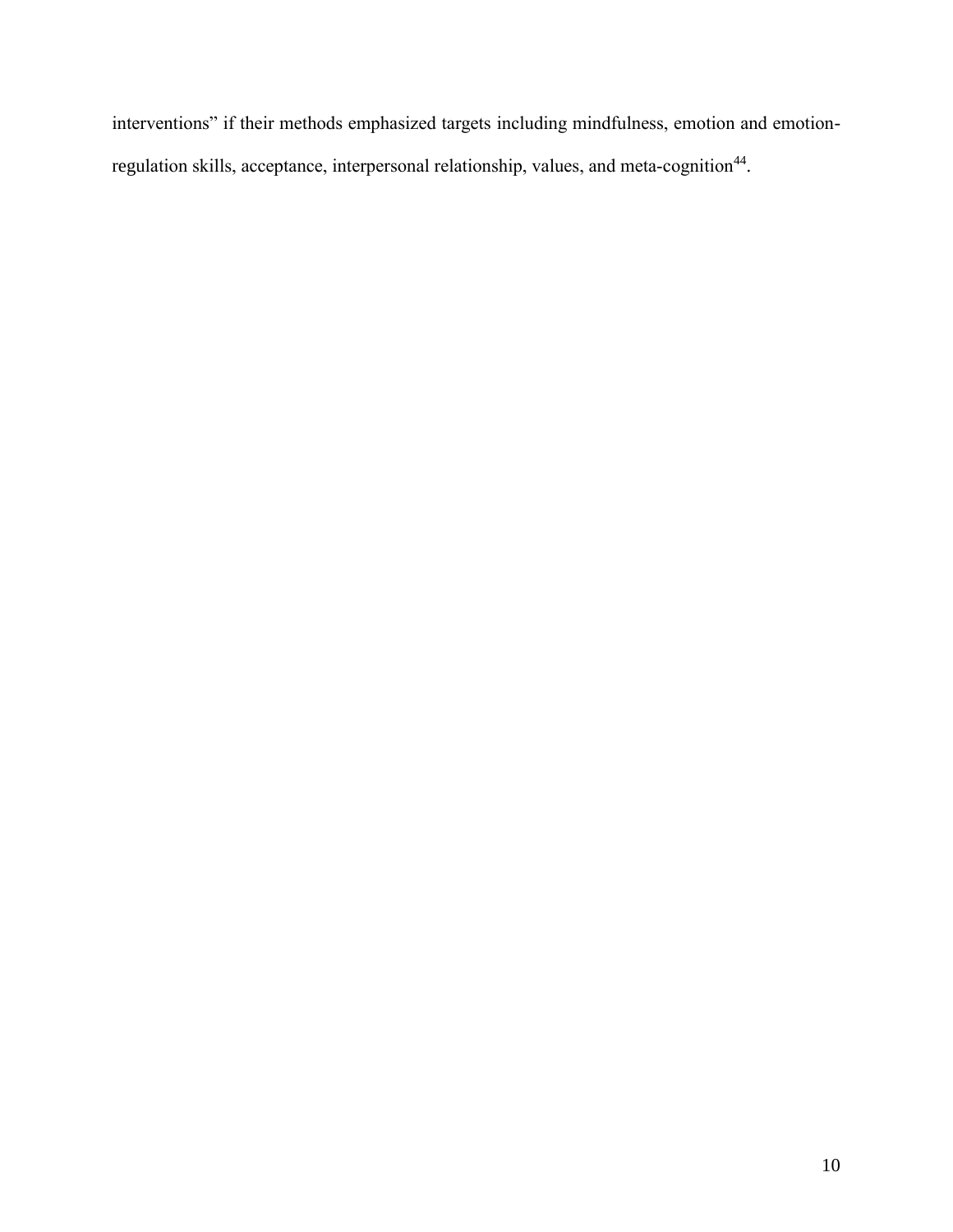#### **2.7. Risk of bias assessment**

For randomised controlled trials, the risk of bias was assessed using the Cochrane Risk of Bias  $(RoB)$  tool<sup>45</sup>. The eligible studies were assessed against seven key criteria: 1) random sequence generation for allocation, 2) allocation concealment, 3) blinding of participants, 4) outcomes, 5) extent of incomplete outcome data, 6) selective outcome reporting, and 7) other sources of bias. With each of these criteria, the risk of bias in each study was rated as 'low', 'high', or 'unclear' (due to ambiguity or insufficient information). Any discrepancies were resolved by discussion with a second reviewer and remaining issues were resolved by consensus (M.A.P.B, F.N.I.B.Y, S.R.).

#### **2.8. Quality assessment**

The CONSORT Statement<sup>42</sup> was used as the framework for assessing and reporting the quality of the trials included in the review. The CONSORT Statement<sup>42</sup> comprises a checklist of 25 items that focus on how trials were designed, analysed, and interpreted, as well as a flow diagram that shows how the participants progressed through the trials. For case series and case reports we used a newly-developed 8-item checklist<sup>46</sup> covering selection, ascertainment, causality, and reporting domains to assess their quality, separately from the CONSORT criteria<sup>42</sup>.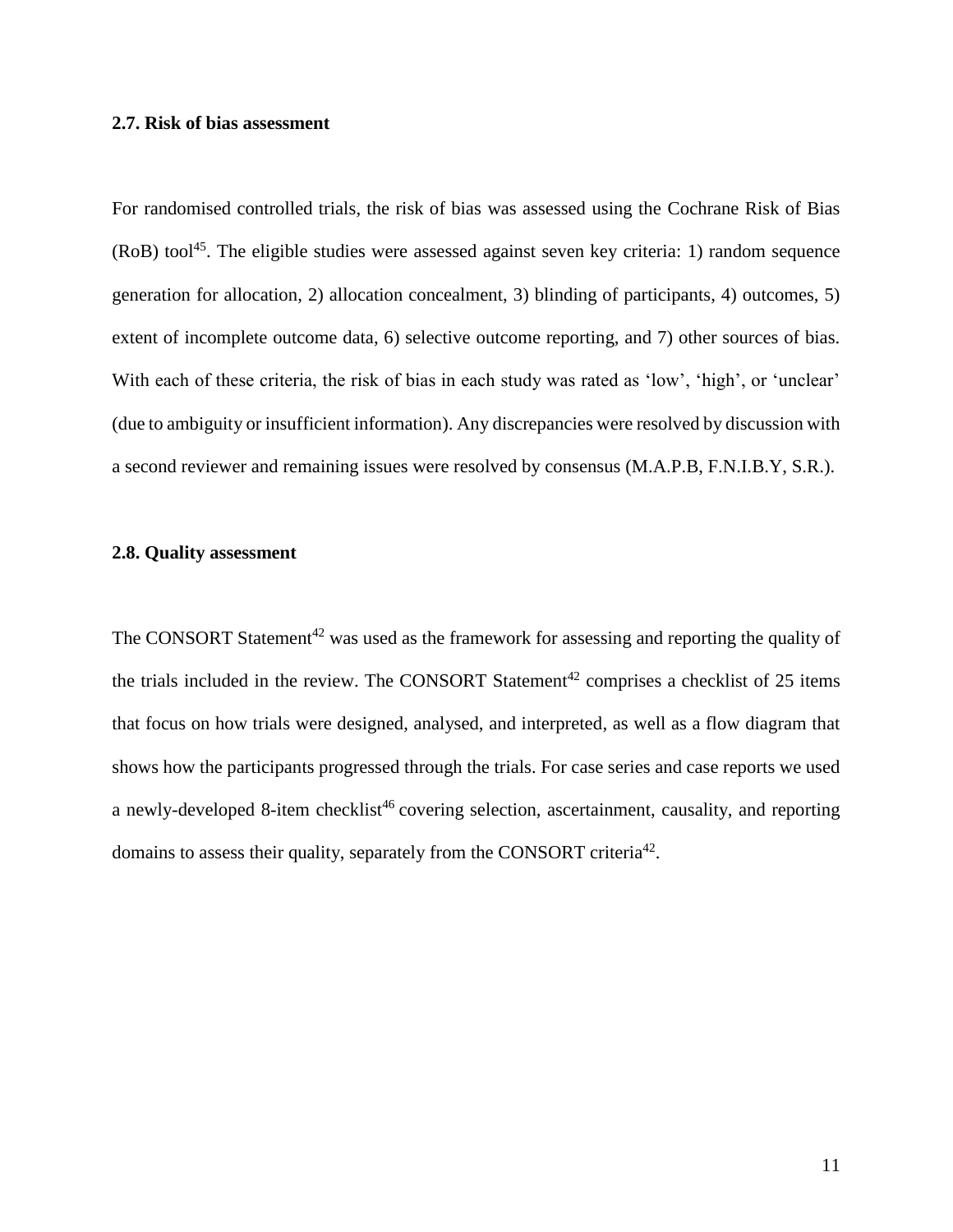# **2.9. Strength of evidence**

The Oxford Centre for Evidence-based Medicine – Levels of Evidence guideline<sup>47</sup> was used to assign a level of evidence to each study, as presented in Table 1, to facilitate the development of overall clinical recommendations.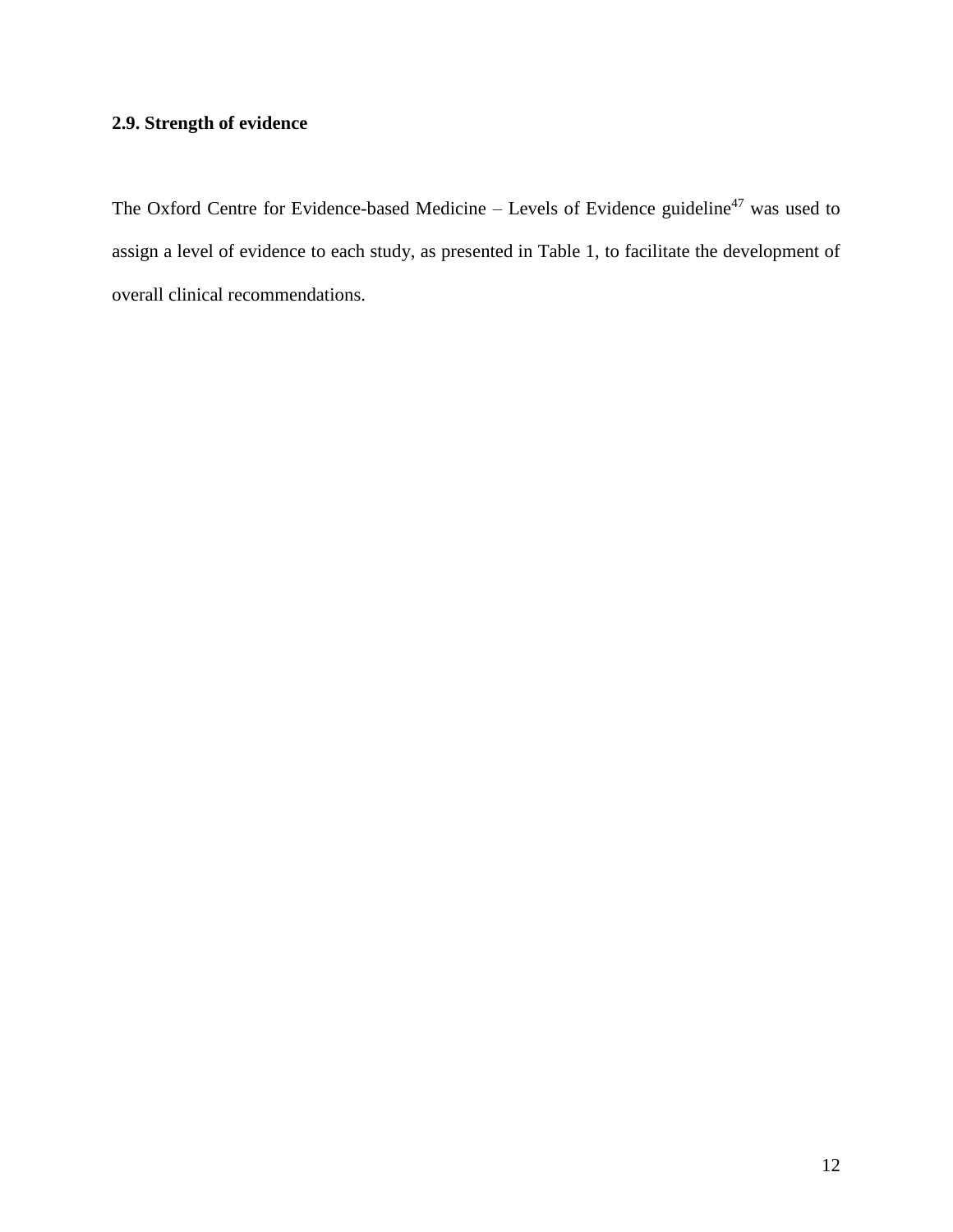#### **3. RESULTS**

#### **3.1. Search results**

Despite the broad search criteria, we identified 24 studies that investigated treatments for ASDTP. Details of the selection process are presented in our PRISMA flowchart<sup>41</sup>.

#### **3.2. Study characteristics**

The 24 studies included in this review were published between 1977 and 2018. All studies included clinical samples with diagnoses including schizophrenia, bipolar disorder, psychotic disorder, and "dissociative psychosis". We identified two reports describing "hysterical psychosis" <sup>48,49</sup>, and while this is an outdated diagnosis, they described individuals experiencing psychotic symptoms, including hallucinations and delusions, and so these were therefore included.

Overall, we identified only one  $\text{RCT}^{67}$ , four case series<sup>27,51-53</sup> and nineteen case reports<sup>48,49,54-70</sup>. All studies described psychological treatments, apart from two case reports $69,70$  which described pharmacological treatments. The one RCT<sup>50</sup> investigated a psychological treatment for ASDTP, with follow-up at 3-months after treatment, and was the only study with a comparison group. One case series reported that insecure attachment and dissociation both reduced during out-patient therapy<sup>51</sup>. A separate case series<sup>27</sup> was a qualitative study that investigated the experiences of young people with FEP of receiving trauma-focused treatment for PTSD. This reported quantitative data asits primary outcome and so was included. Given the low number of quantitative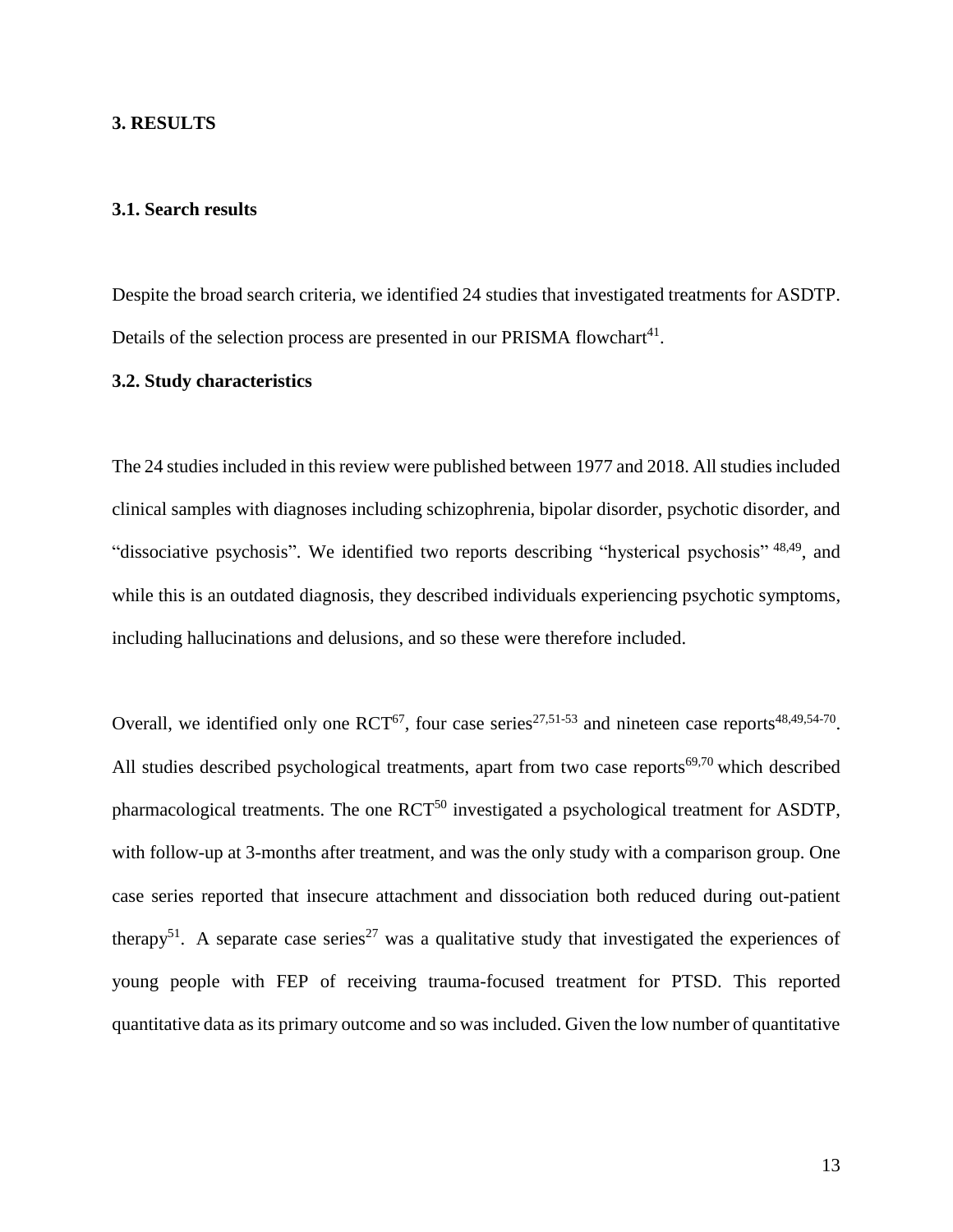studies and the small sample sizes of most studies, it was not possible to include the results in a meta-analytic synthesis. A detailed summary of the study characteristics is presented in Table 1.

#### **3.3. Appraisal of studies included**

The sole RCT exhibited some biases<sup>45,50</sup> (Table 2) and did not fully meet CONSORT criteria<sup>42</sup>. None of the case reports or case series fully met criteria for quality assessment for case series/reports <sup>46</sup> (Cohen's *Κ*=0.96). The detailed description of methodological qualities of the case series/reports included are presented in Table 3. The case reports and series especially constitute weak evidence due to the to the lack of outcome measures, poor reporting of results, studies of a single participant, and lack of placebo controlled or comparison groups. The quality of the findings could be affected due to the discrepancies in outcome measures and the heterogeneity between studies. The only study that had a comparison group used TAU as the control<sup>50</sup>, which did not provide an active comparison. There was therefore a high risk of bias due to poorly conducted research and reporting of findings. Moreover, due to insufficient data to conduct meta-analysis, it was not possible to determine the relative superiority of any treatment approaches. There was a lack of clear reporting on the pre- to post-treatment change in primary outcomes as most studies did not use validated outcome measures. Most studies, however, reported on outcomes that were considered as secondary such as improved mental wellbeing and quality of life and/or social relationships, but without the use of validated measures. With the exception of six studies<sup>27, 54, 57,</sup>  $59, 62, 63$ , there was a lack of reporting of adverse effects and tolerability of treatments in identified studies. This was a concern given current interest in addressing the past tendency for trials not to report the negative effects of psychological interventions<sup>71</sup>. These limitations call into question the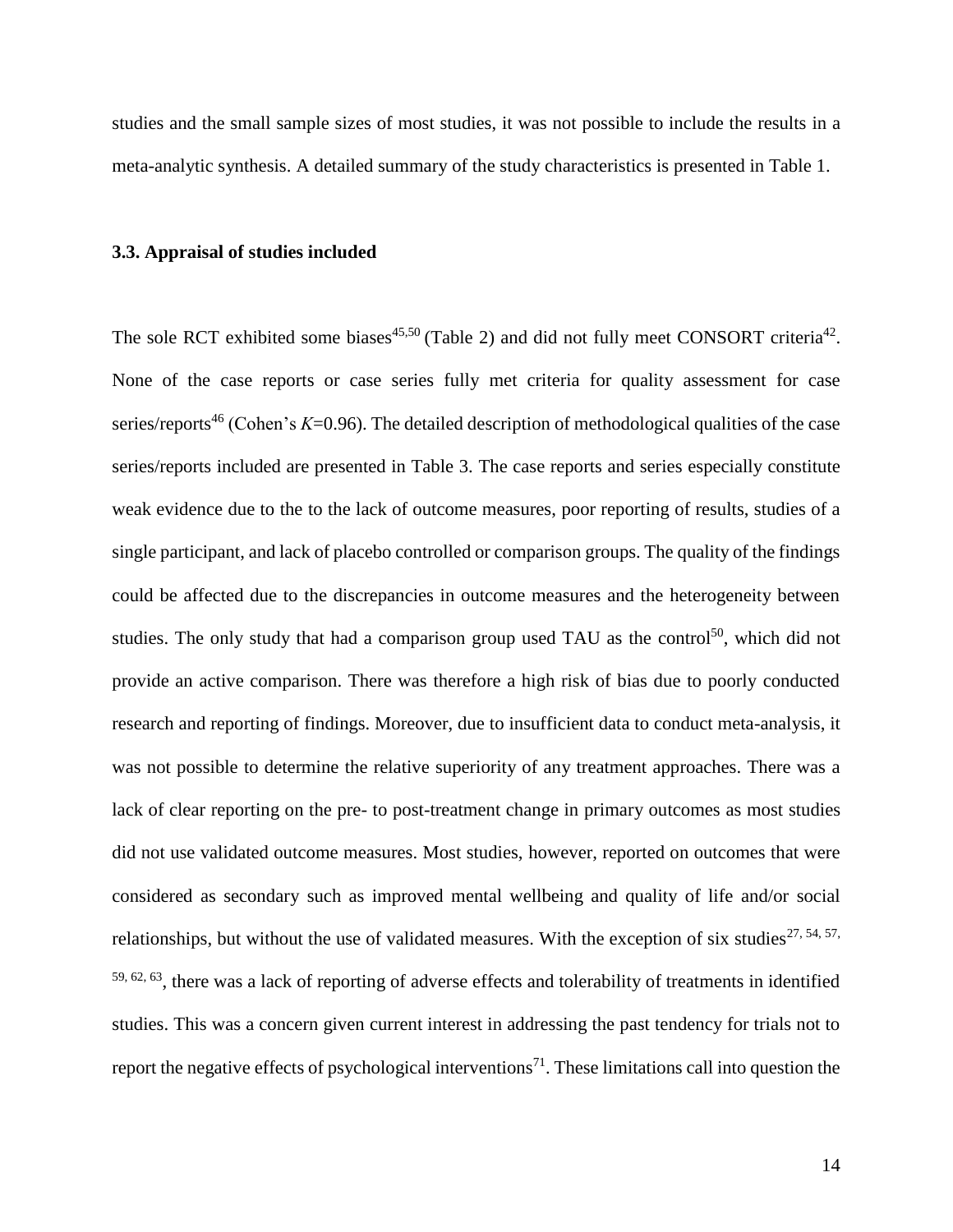generalizability of the findings to clinical practice. Nonetheless, all of these studies were still included in this review as they offer insights into current practice in this patient group and provide a starting point for higher quality research in the future.

#### **3.4. Psychological treatments**

#### *3.4.1. "Third wave" cognitive-behavioural approaches*

#### Mindfulness-based acceptance and commitment therapy (M-ACT)

A recent RCT<sup>50</sup> investigated the effectiveness of 8 sessions of mindfulness-based acceptance and commitment therapy (M-ACT) for ASDTP. The RCT lacked a placebo treatment group and comparison was made to TAU. The treatment focused on acceptance of present experiences as a tool to regulate emotion, understanding of self, defusion (the meta-cognitive process of separating internal experiences including thoughts and emotions), self-compassion and mindfulness meditation. Thirty participants received the treatment and twenty participants received TAU. Outcomes were measured with validated tools including the Brief Psychiatric Rating Scale-Expanded (BPRS-E)<sup>72</sup>, the Trauma Symptom Checklist – 40 (TSC-40)<sup>73</sup>, the Cognitive Emotion Regulation Questionnaire (CERQ)<sup>74</sup>, the Generalized Anxiety Disorder Scale – 7 (GAD-7)<sup>75</sup>, and the Service Engagement Scale (SES)<sup>76</sup>. Compared to baseline, the M-ACT group demonstrated an increase in emotion regulation and acceptance, decrease in psychotic symptoms, reduced anxiety, and better engagement with services , maintained at 3-month follow up. However, there was no significant decrease in PTSD symptoms. Positive quantitative outcomes were supported by the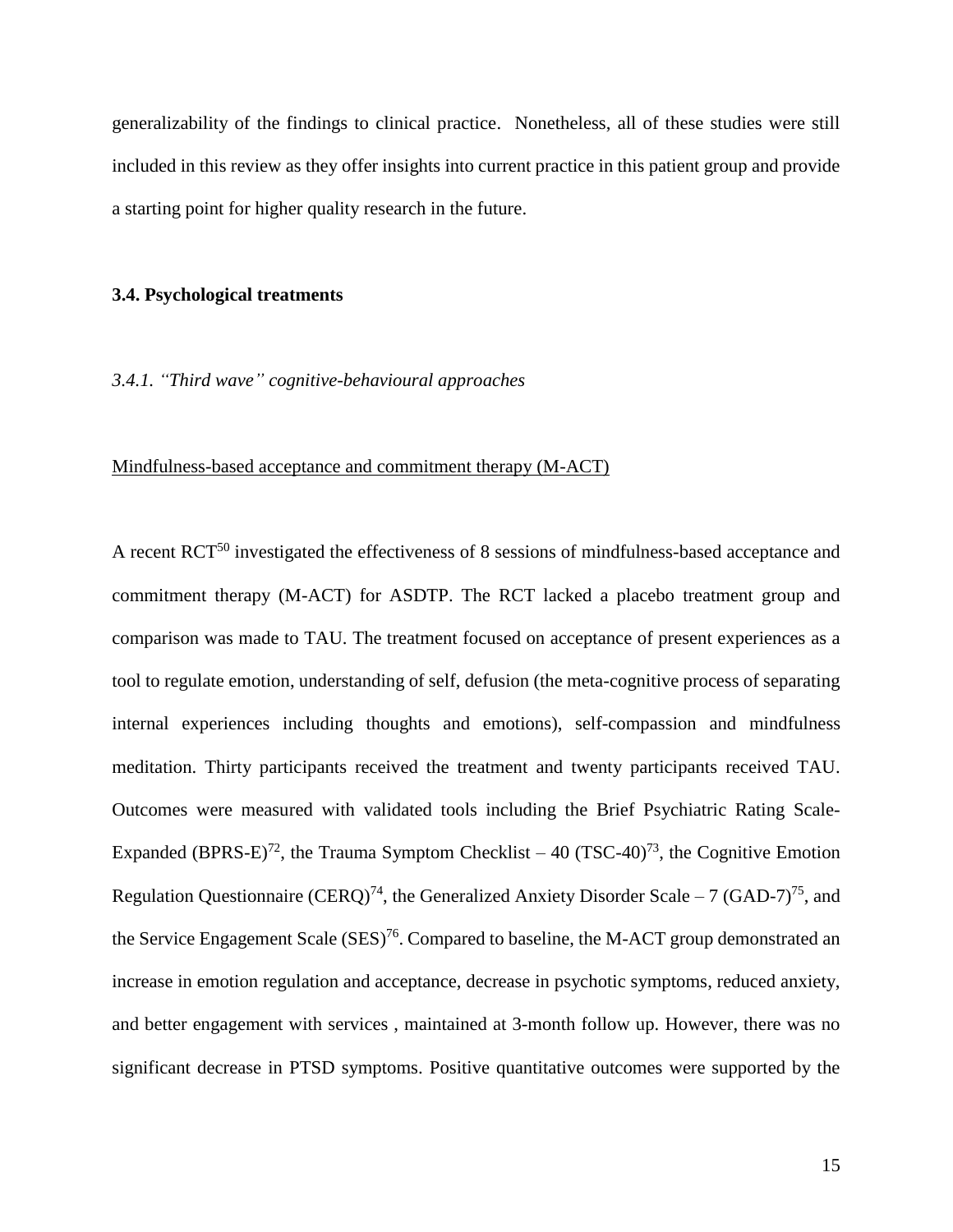qualitative component of the study which found that the treatment group had a positive experience. However, participants described feeling that more sessions were required and that the treatment duration was too short. Evidence of treatment efficacy from this study warrants a further placebocontrolled randomized controlled trial (RCT) with a longer follow-up period and work to examine which treatment components are most effective. Further qualitative evidence of the acceptability of the intervention to patients would also inform implementation.

## Cognitive-behavioural therapy (CBT)

We identified one case series and two case reports on the use of cognitive therapy. One study  $27$ reported the efficacy of trauma-focused cognitive-behavioural therapy (TF-CBT) in FEP. Whilst the treatment was described as "trauma-focused", beyond constructing a timeline of major life events and formulation, the intervention did not deploy the typical elements TF-CBT, including formal memory reprocessing and cognitive restructuring through therapist-assisted imaginal exposure<sup>77</sup>. All seven participants completed the treatment and six participants had reduced psychotic and PTSD symptoms as measured by the BPRS<sup>72</sup> and Clinician Administered PTSD Scale (CAPS)<sup>78</sup> respectively. All except one participant reported having increased distress during the session, and four participants described experiencing symptoms including flashbacks, distress, insomnia, weight loss, suicidal ideation, and hallucinations as reactions to talking about trauma in therapy sessions. Experience of distress would be expected during trauma-focused treatment through exposure and habituation. All participants reported treatment to be useful and worthwhile. However, further qualitative work is warranted on the acceptability of experiencing distress in response to talking about trauma during therapy sessions.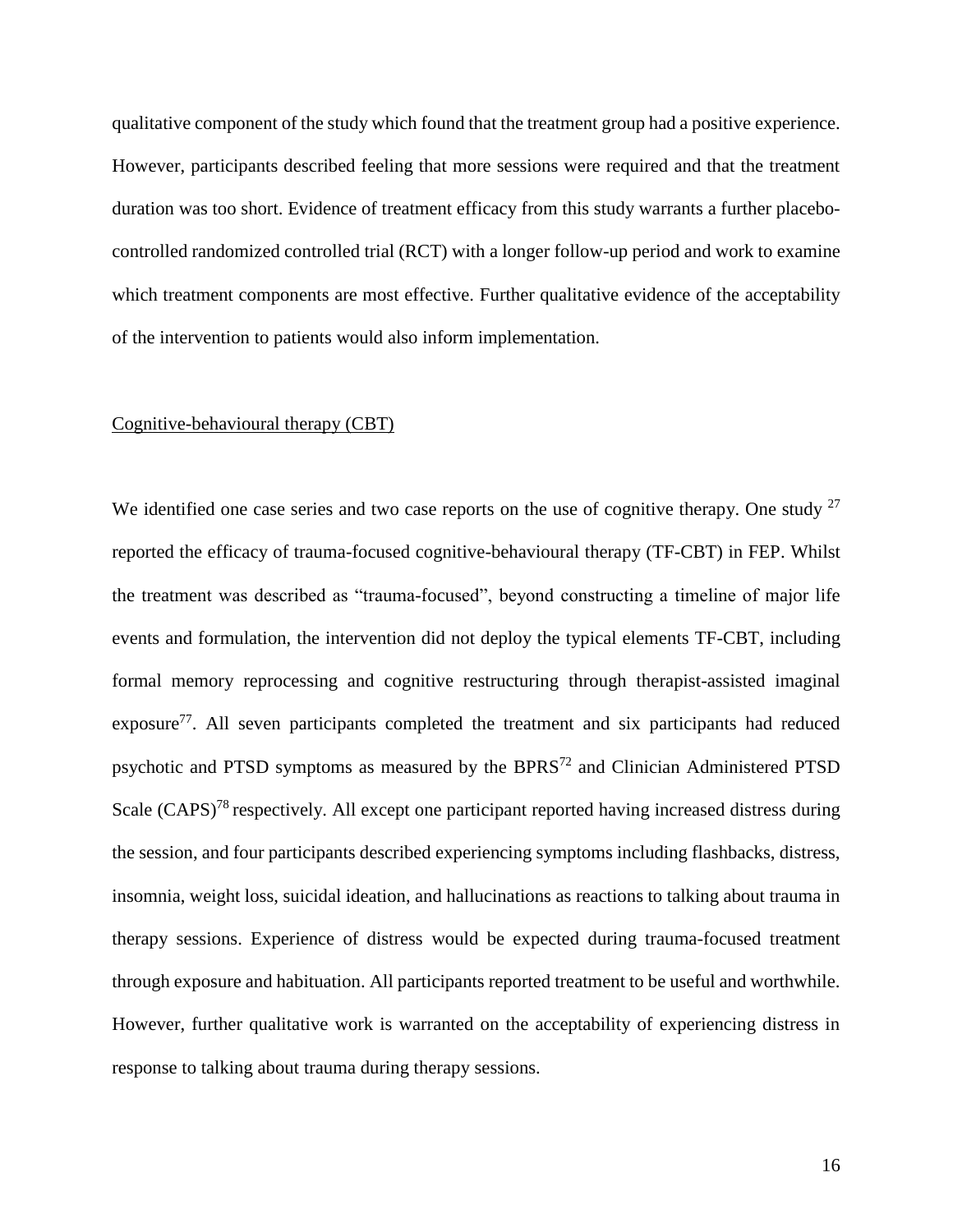In terms of the two case reports, one was of an individual with diagnoses of PTSD and schizoaffective disorder<sup>54</sup> and the other was of an individual with diagnoses of PTSD and dissociative symptoms<sup>55</sup>. The former <sup>54</sup> focused on cognitive restructuring of mistrust. At the end of treatment the patient no longer met criteria for PTSD on CAPS, had reduced scores on both Beck Depression Inventory  $(BDI)^{79}$  and the Post-Traumatic Cognitions Inventory (PTCI)<sup>80</sup>. These improvements increased at 6-month follow-up. The second study <sup>55</sup> treated depersonalization and dissociative states with cognitive behavioural therapy (CBT). Treatment addressed insomnia, interpersonal skills and cognitive restructuring of distrust attributions towards others, and shifting blame from the patient to the perpetrator. After dissociative symptoms improved, exposure based therapy was used to treat intrusive thoughts of re-victimization. At treatment termination, the patient reported having reduced dissociative symptoms. Despite the sub-optimal quality of evidence, taken together there is some support for TF-CBT being a potential treatment for this patient group, however more research is needed to further examine its efficacy using RCTs.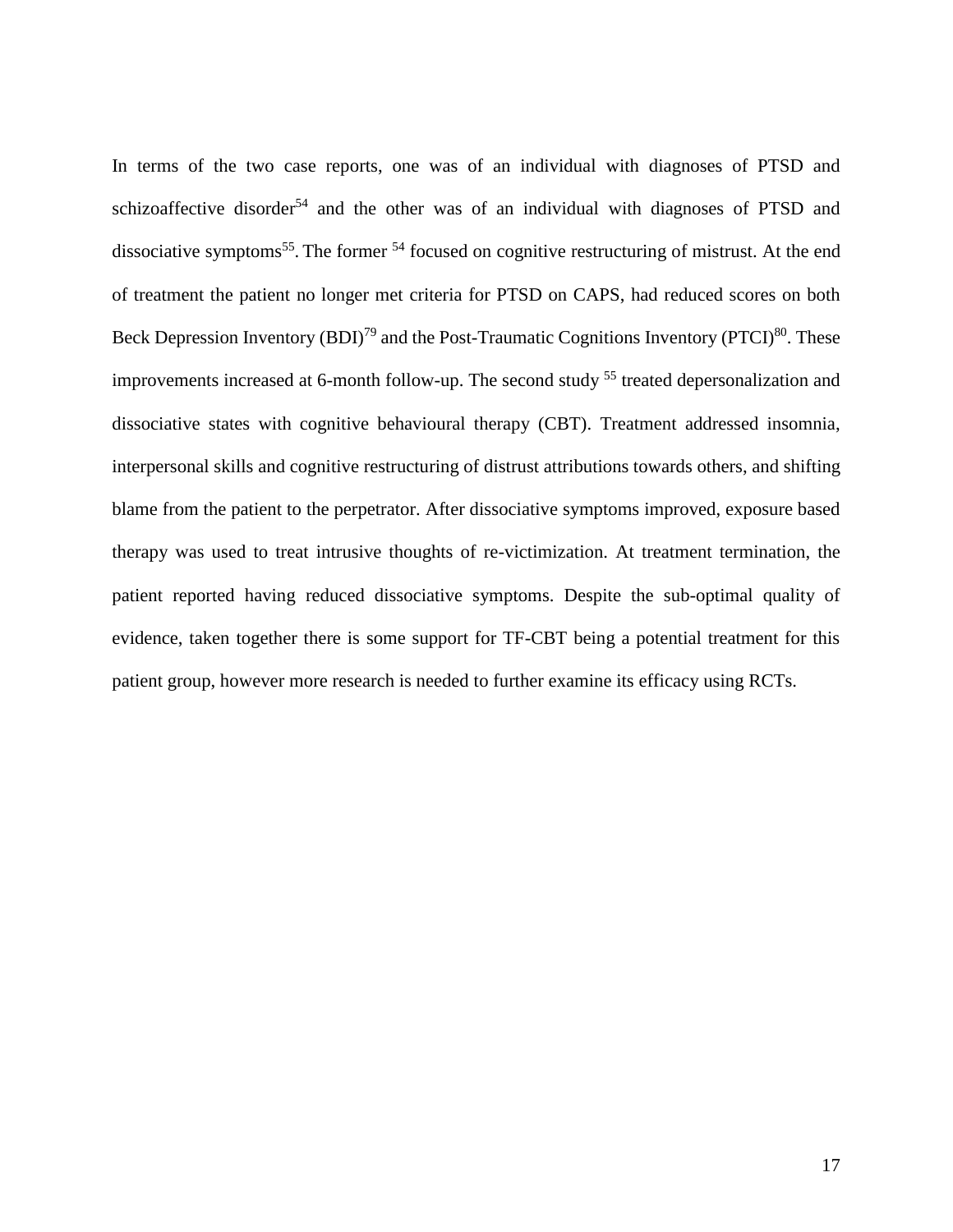## Affect & Interpersonal Regulation Treatment with prolonged exposure

In a case series of a phase-based treatment<sup>51</sup> using "Skills Training in Affective and Interpersonal Regulation" (STAIR), patients were sexually abused women with dissociative symptoms. Treatment comprised aspects of both CBT and dialectical behavioural therapy  $(DBT)^{81}$  and consisted of two phases. The first phase focused on affect and interpersonal regulation. The second phase focused on emotional processing of trauma memories through modified prolonged exposure. At the end of treatment, participants reported reduced dissociation and improved attachment based on the Trauma Symptom Checklist  $(TSC-33)^{82}$  and the Revised Adult Attachment Scale  $(RAAS)^{83,84}$ . The findings also suggest that dissociation and attachment may have a reciprocal relationship. However, this study did not have a comparison group, did not measure psychotic symptoms, and did not provide a common treatment manual used by the clinicians at the different treatment centres involved.

#### *3.4.2. Cognitive-analytic approaches*

#### Cognitive analytic therapy (CAT)

There was a case report of cognitive analytic therapy (CAT) for an individual with dissociation and hallucinations<sup>56</sup>. The treatment focused on developing a cognitive-analytic formulation to improve sense of control over the individual's internal mental state and reduce anxiety<sup>85</sup>.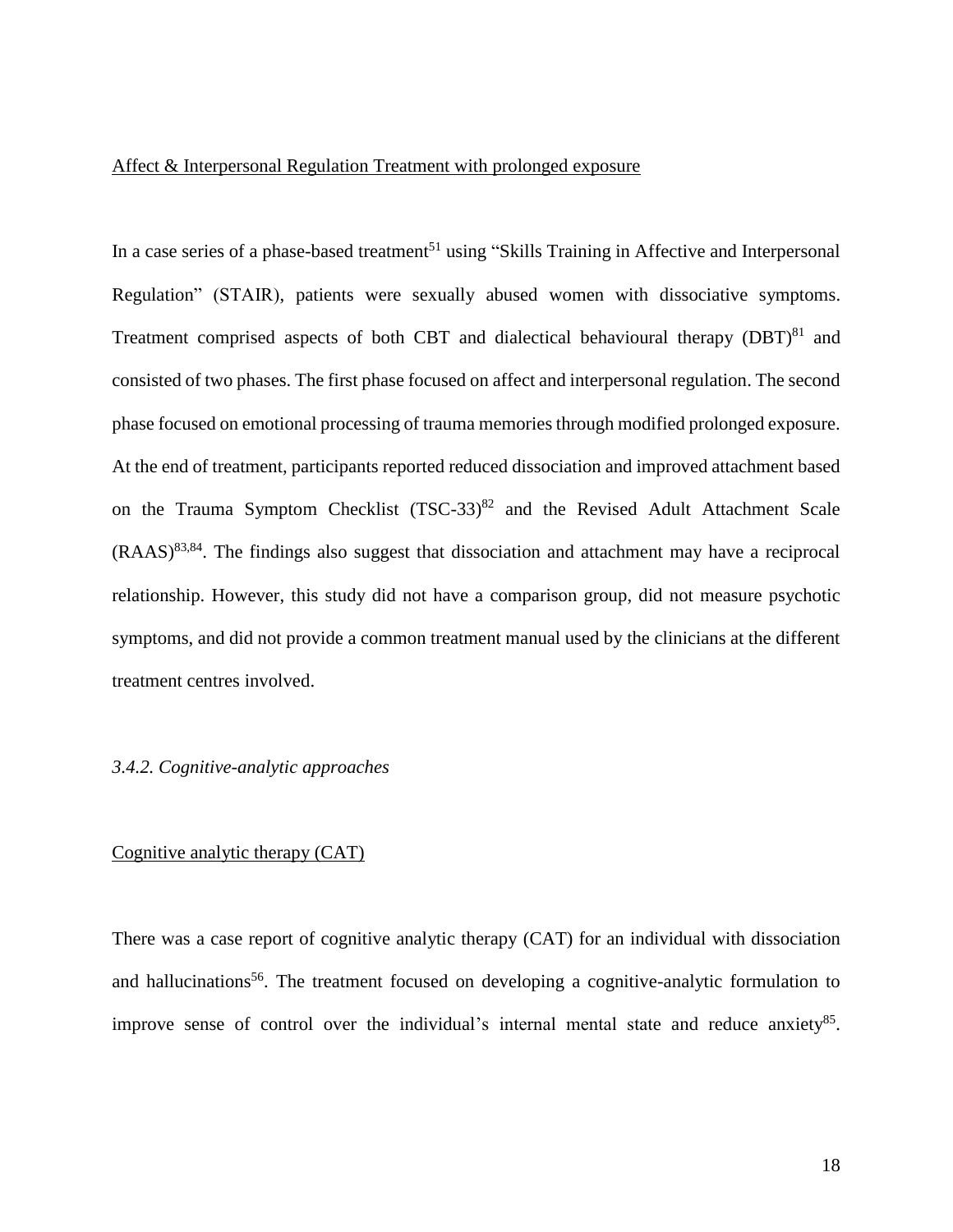Treatment was associated with reduced hallucinatory and dissociative symptoms (measured by the Dissociative Experiences Scale  $(DES)^{86}$ , return to work and reduced hospital admissions.

## *3.4.3. Psychoanalytic and psychodynamic approaches*

#### Psychoanalytic and psychodynamic therapies

There were nine case reports of psychoanalytic/psychodynamic therapy<sup>48,49,57-63</sup>, all with poor outcome measure reporting. Although they represent weak evidence, we have identified themes of suggested therapeutic targets. We include them here to aid the development of treatment components that can be empirically tested. Every case reported the importance of the therapeutic relationship, setting and transference-countertransference processes<sup>48,49,57-63</sup> particularly in light of the interpersonal and/or attachment difficulties experienced by individuals with psychotic symptoms<sup>48,57,62,63,70</sup>. This may be particularly pertinent in the context of DT where an individual's capacity to be in a therapeutic relationship not dominated by fear and sadomasochism could potentially be targeted<sup>76</sup>. The generalisation of more adaptive interpersonal attachment styles may attenuate paranoia via reduced inter-personal threat anticipation. These processes were proposed to enable reintegration of dissociated ego states<sup>49,60,61</sup> which may then facilitate memory and emotional re-processing<sup>86</sup>. Another common therapeutic target identified in three of these case reports was emotion regulation<sup>57,60,63</sup>.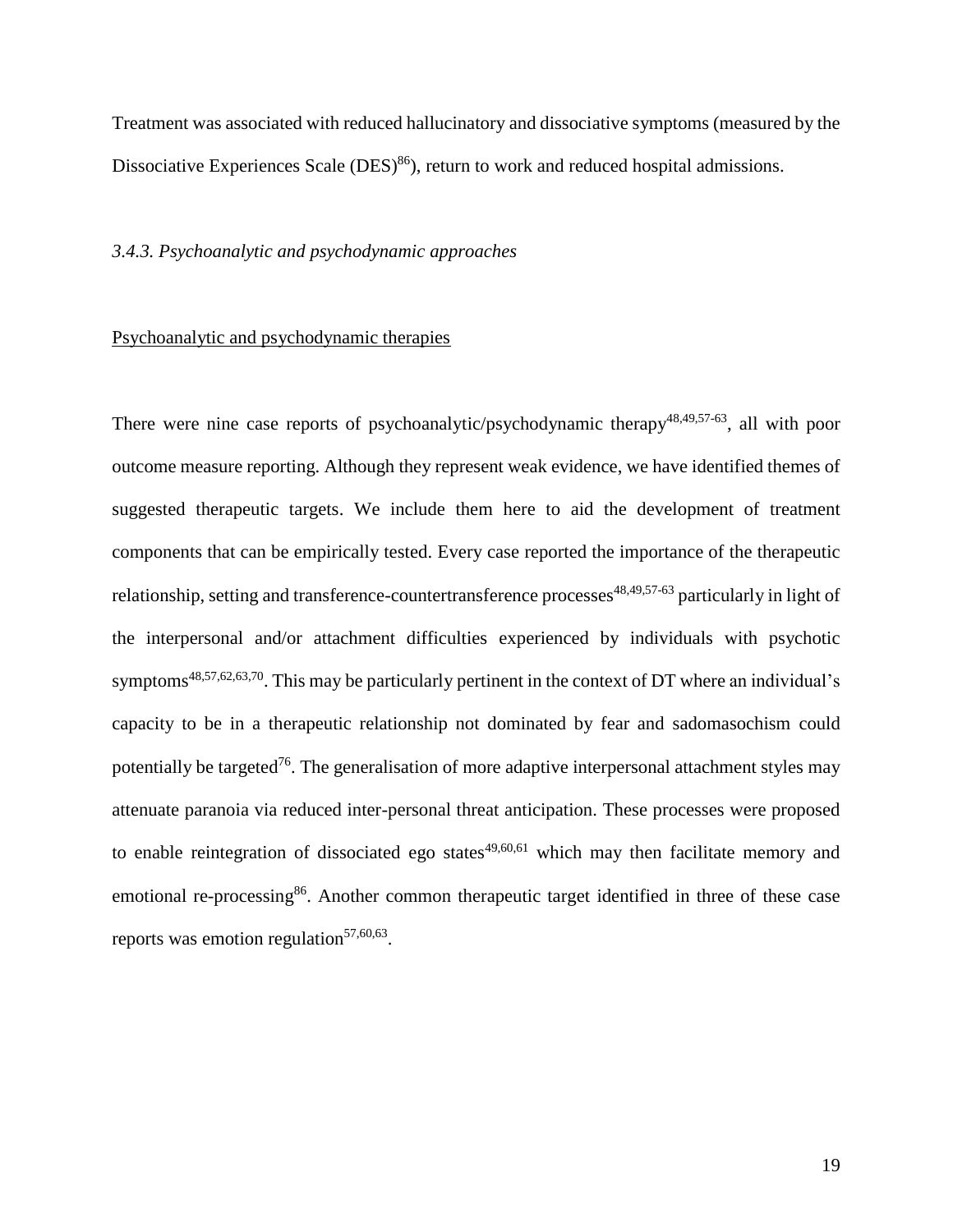#### Mentalization-based therapy

There was a report of mentalization-based therapy (MbT) for an individual diagnosed with schizophrenia<sup>64</sup>. During therapy, the patient was prescribed a dopamine antagonist (Risperidone, 3mg daily). Mentalization refers to one's capacity to psychologically represent and process mental states in oneself and others, and is proposed to be crucial in emotional regulation and the organization of self-experience<sup>87</sup>. Following treatment, the participant was reported to have remission of psychotic symptoms and improved distress tolerance. However, no outcome measures were reported.

## Ego-state therapy

There was a report of ego-state therapy<sup>65</sup> for an individual with diagnoses of schizophrenia and multiple personality disorder. The therapy's reported aims included accessing and understanding the "self-state' and "discussing and negotiating between ego states". After one year of treatment with the patient was reported to have had remission of abuse flashbacks and developed egointegration<sup>88</sup>. However, psychotic symptoms were not clearly reported and no structured outcome measures were used.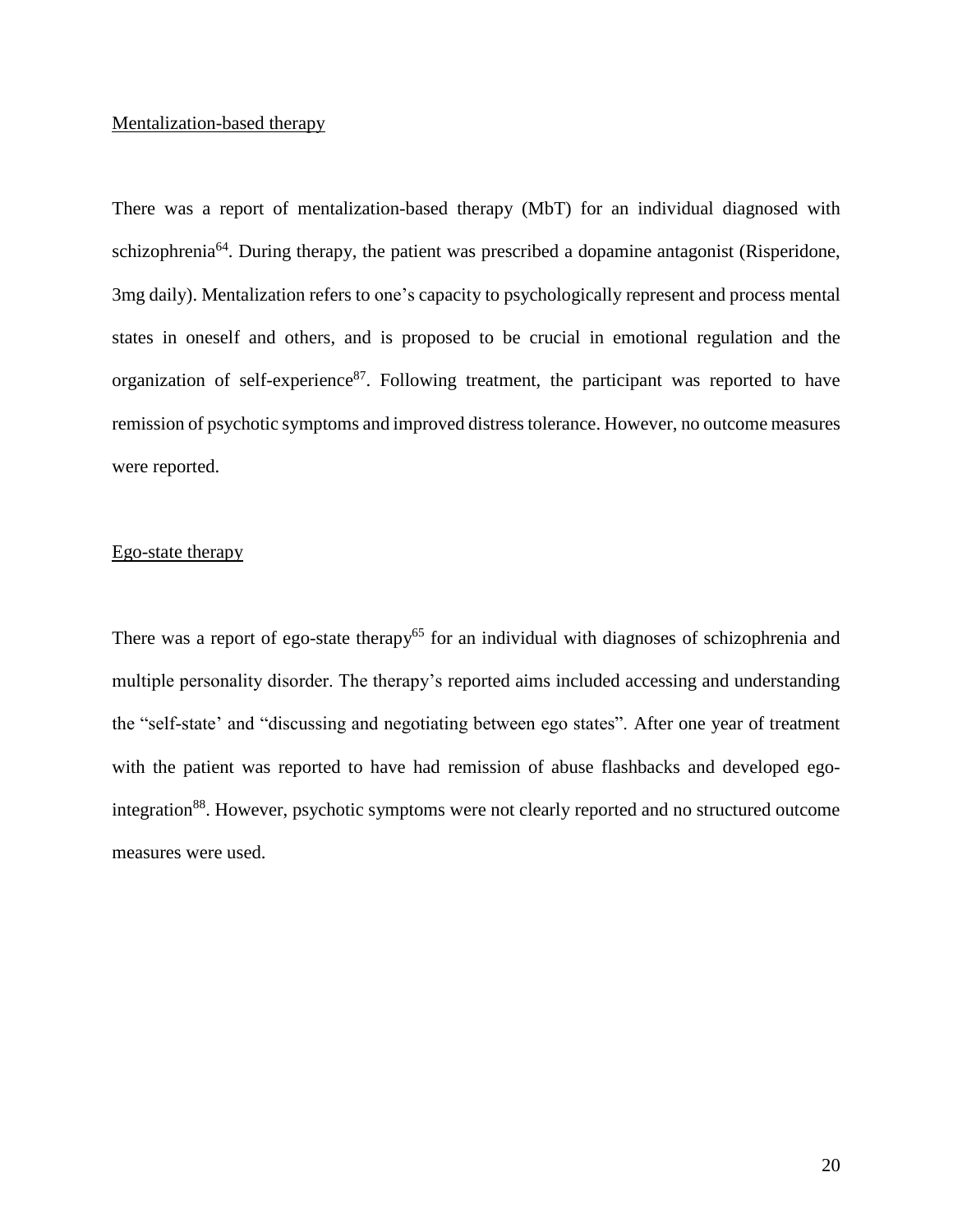#### *3.4.4. Humanistic approaches*

## Phenomenological treatment

There was a report on phenomenological treatment for an individual diagnosed with paranoid schizophrenia and DID who experienced incest<sup>66</sup>. The treatment involved the therapist adopting an *'as if'* position when relating to dissociated ego states. Psychotic symptoms were not clearly reported and there was lack of reporting of outcome measures. The individual reported a reduction in the frequency and intensity of dissociation experienced and improved self-esteem. Reliving of traumatic memories triggered behaviours such as binge drinking, self-injury, and treatment absences.

#### *3.4.5. Systemic approaches*

#### Contextual therapy

A case series <sup>52</sup> reported that contextual therapy was helpful for ASDTP. The treatment focused on developing effective emotional coping skills. All participants reported decreased dissociative, trauma, and depressive symptoms on the DES<sup>86</sup>, Impact of Events Scale (IES)<sup>89</sup>, and BDI<sup>90</sup>. Participants also reported reduced panic and improved self-esteem, social life, and motivation to gain employment in the community. However, the study did not use a psychotic symptoms scale.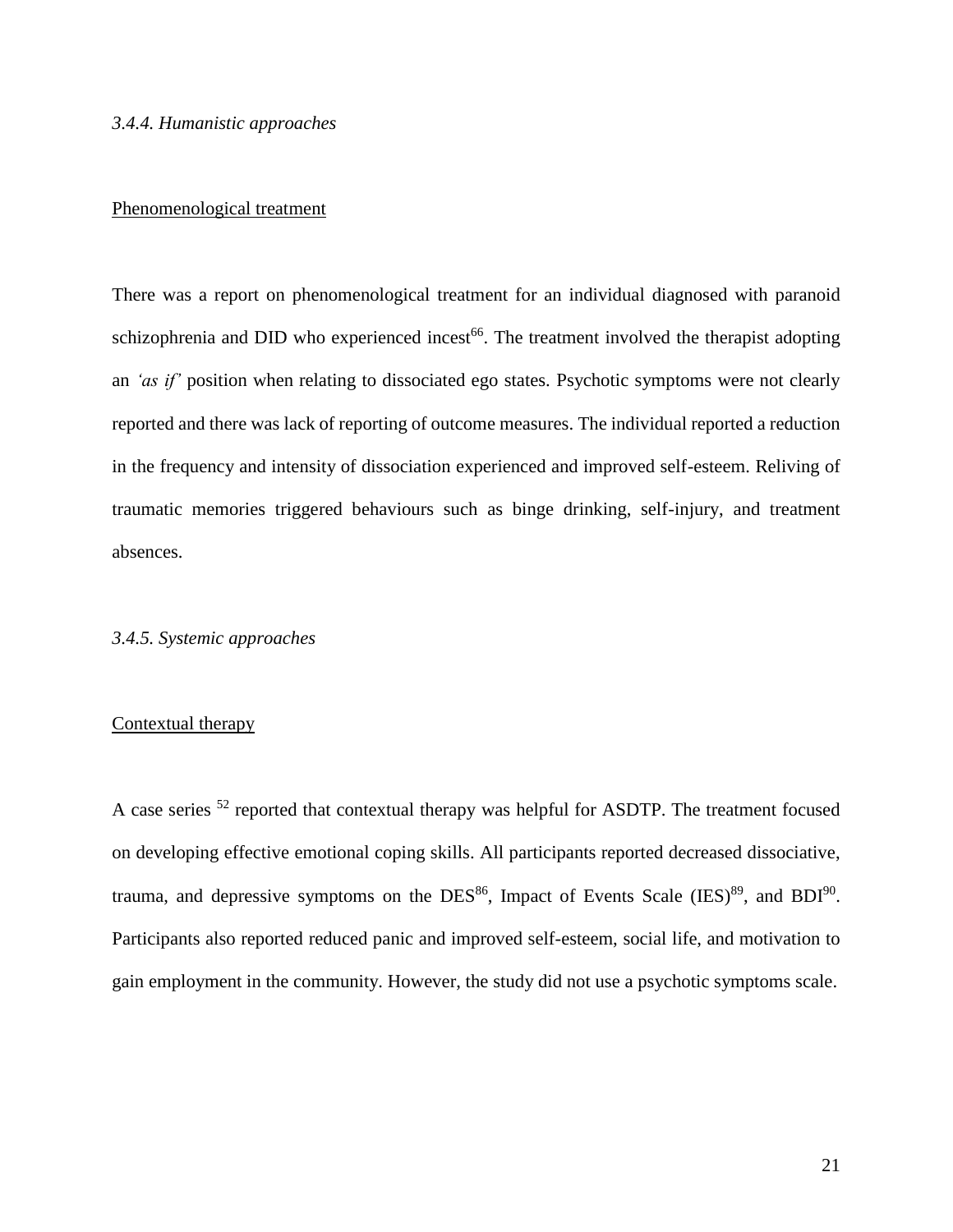#### *3.4.6. Other approaches*

## Art therapy

There was one case report of art therapy<sup>67</sup> for an individual with DID and PTSD. The treatment, lasting three years and comprised of 250 artworks, focused on understanding the meaning of each artwork and proposed to help symbolize pre-verbal imagery. No quantitative outcome measures were reported. There was a narrative report of improvement in symptoms, self-acceptance and self-confidence, and integration of dissociated ego states.

## In-patient therapy

There was a report of an eclectic inpatient treatment<sup>53</sup> programme approach in treating two females diagnosed with schizophrenia and schizoaffective disorder. The first patient underwent intensive individual "trauma-informed" therapy while the second patient received a multimodal approach which included individual, group, and family therapy as well as art therapy with an emphasis on music. Both patients were reported to have benefited from the treatment, which was associated with a sense of safety and becoming more assertive in their communication of their thoughts and feelings. However, no outcome measures were reported.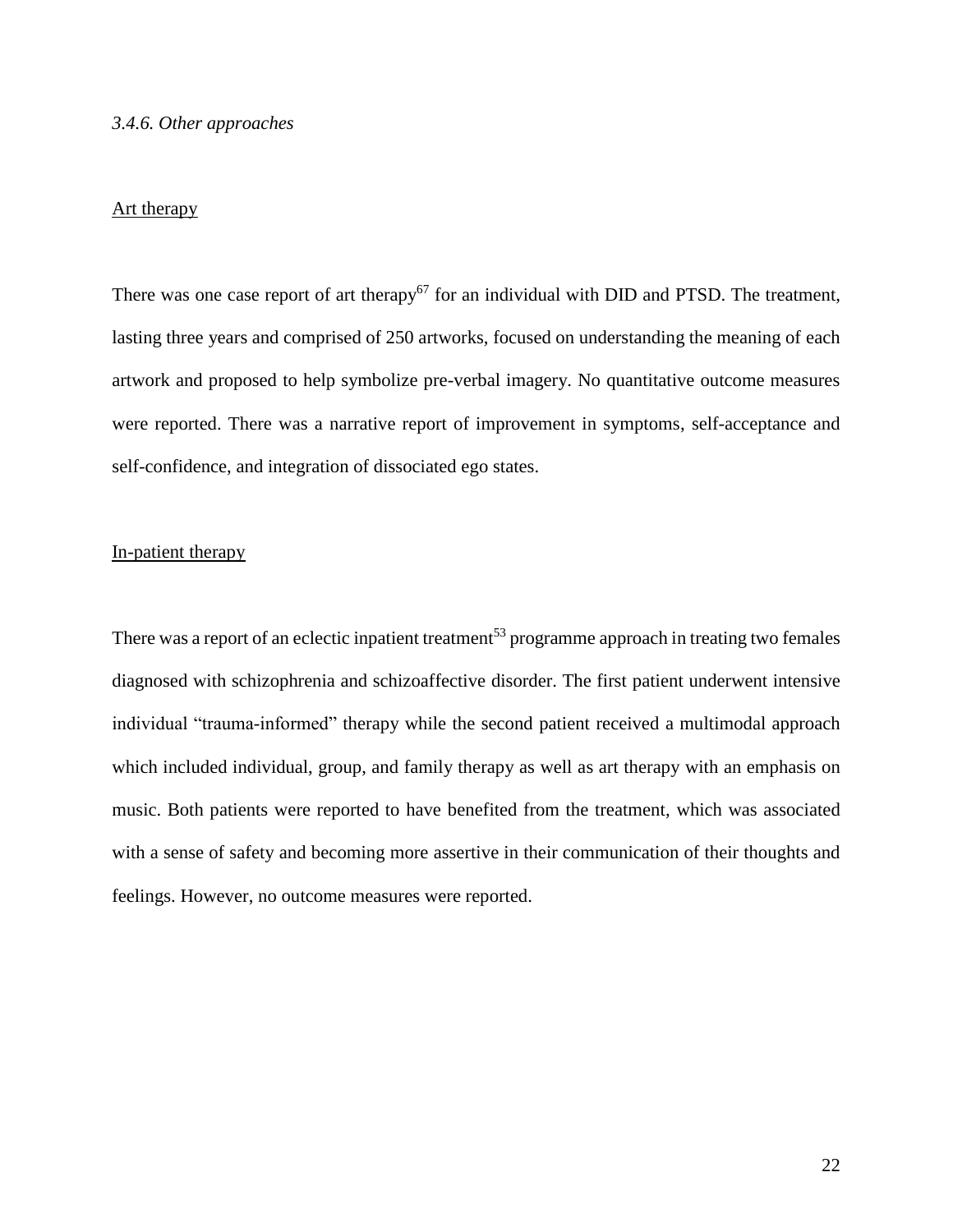#### Electroencephalography neurofeedback (EEG NFB) assisted psychotherapy

One case study<sup>68</sup> described the treatment of an individual with complex DT and dissociative symptoms, who had failed to respond to various medicines and psychotherapies, by targeting affect-regulation through electroencephalography neurofeedback (EEG NFB) assisted psychotherapy. This was on the supposition that EEG frequency bands are associated with cognitive-affective processes. The treatment involved presenting the individual with a visual or auditory feedback of targeted EEG amplitudes in real time, and the individual learned to increase or decrease their EEG amplitudes in the right temporal and parietal lobes at EEG frequencies associated with subjective calm. No outcome measures were reported. The authors described the patient having experienced reduced dissociation, anxiety, nightmares, and improved sleep, emotional regulation and social functioning.

#### **3.5. Pharmacological treatments**

We identified two case studies of pharmacological treatments<sup>69,70</sup>. In one<sup>69</sup>, lithium monotherapy was used to treat an individual diagnosed with schizophrenia. No clear outcome measures were reported, but the case described reports from the patient and their spouse of reduced psychotic and dissociative symptoms and violent behaviours. The second treated an individual with DID and hallucinations with perospirone over 9 months. This was reported to be associated with reduced auditory hallucinations, identity dissociation, and anxiety. There were no outcome measures.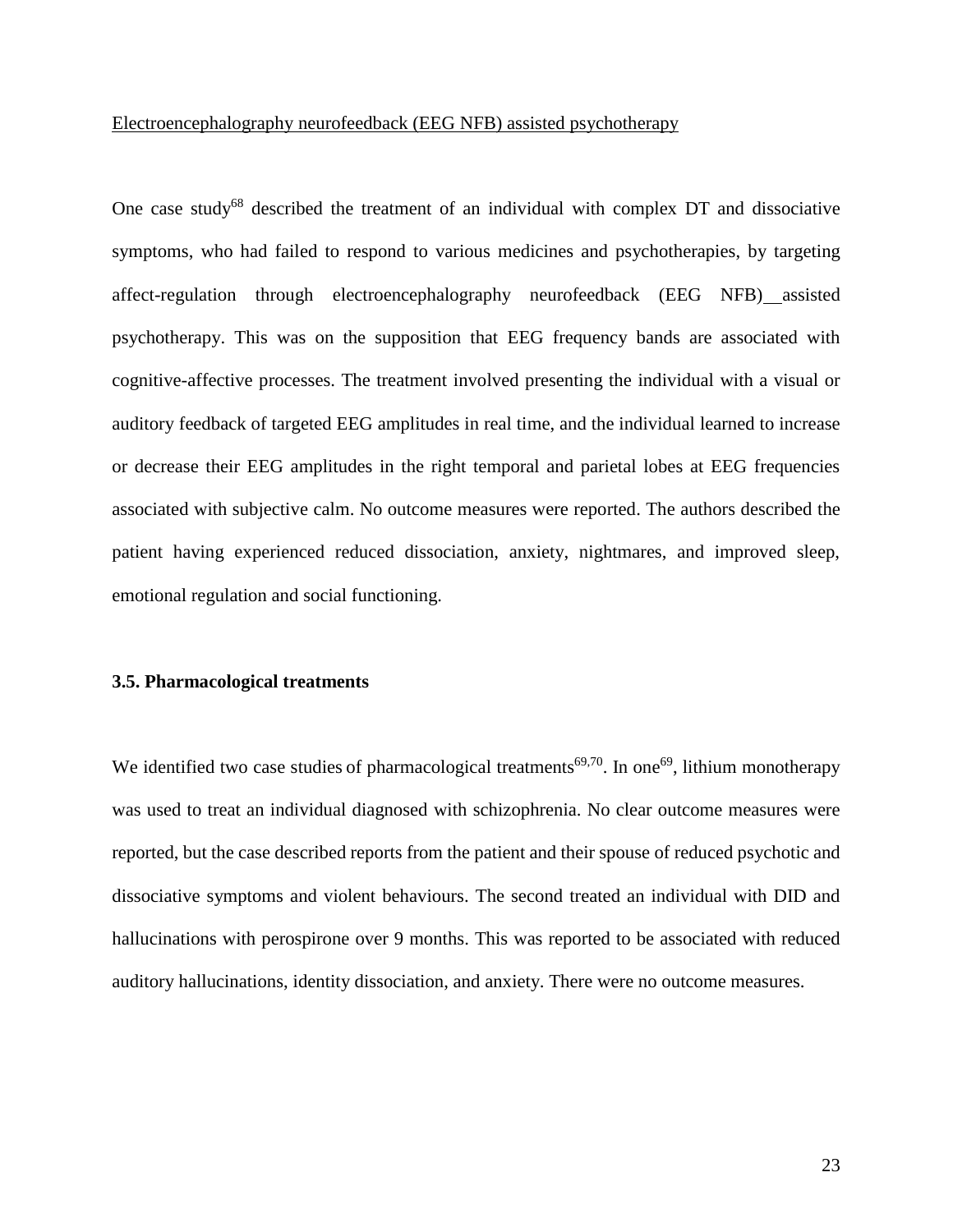# **3.6 Sex/gender effects in response to interventions**

The RCT and case series did not report whether were differences in response to intervention related to sex/gender.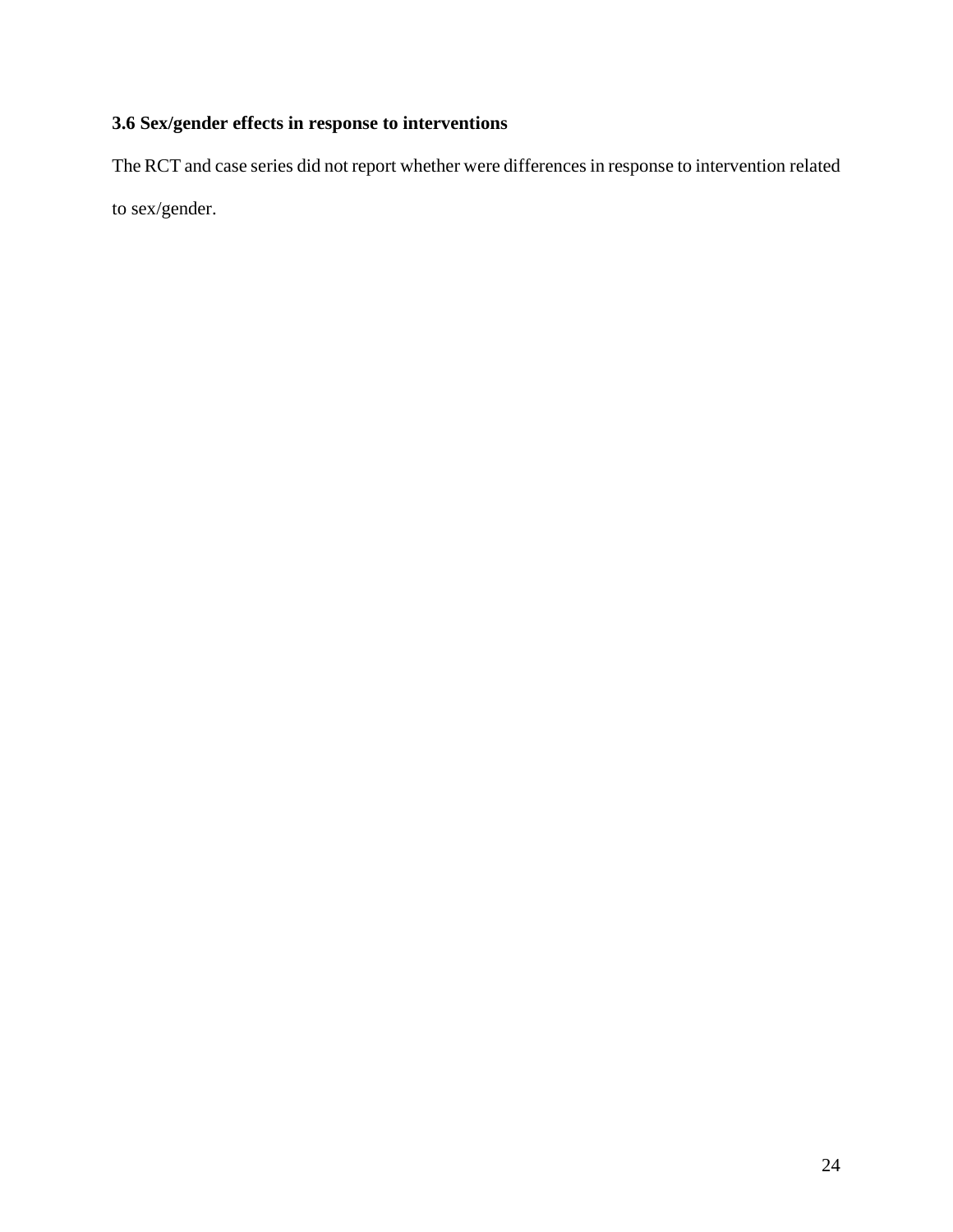#### **4. DISCUSSION**

In the first systematic review of interventions for ASDTP, we have found that the majority of the literature is of low quality due to a lack of controls, use of unvalidated or subjective outcomes, and small sample sizes. We identified only one controlled study (an RCT) out of 24 studies identified. This trial of therapy-ACT<sup>50</sup> therefore represented the highest level of evidence amongst all treatments. There was poor evidence for pharmacotherapy used in this group, represented by two case reports<sup>69,70</sup>. This review therefore identifies no evidence to support specific pharmacotherapy for ASDTP beyond existing trials that do not differentiate between those who have survived DT and those who have not. Taken together, there is very little in the way of an existing evidence-base for trauma-informed care.

Whilst progress has been made in treating PTSD symptoms in patients with psychosis $91$ , our review demonstrates that this area is vastly under-researched, which could be due to the exclusion of individuals with psychosis from trauma research and *vice versa*<sup>91,92</sup>, a lack of confidence in treatment utility in individuals with psychosis $93$ , and/or ongoing concerns regarding the reliability of abuse reports from individuals with psychosis despite evidence of reliability<sup>94</sup>. Although the level and quality of evidence is limited at the moment, our review nonetheless does find some evidence of effectiveness which warrants future research (please see extended discussion).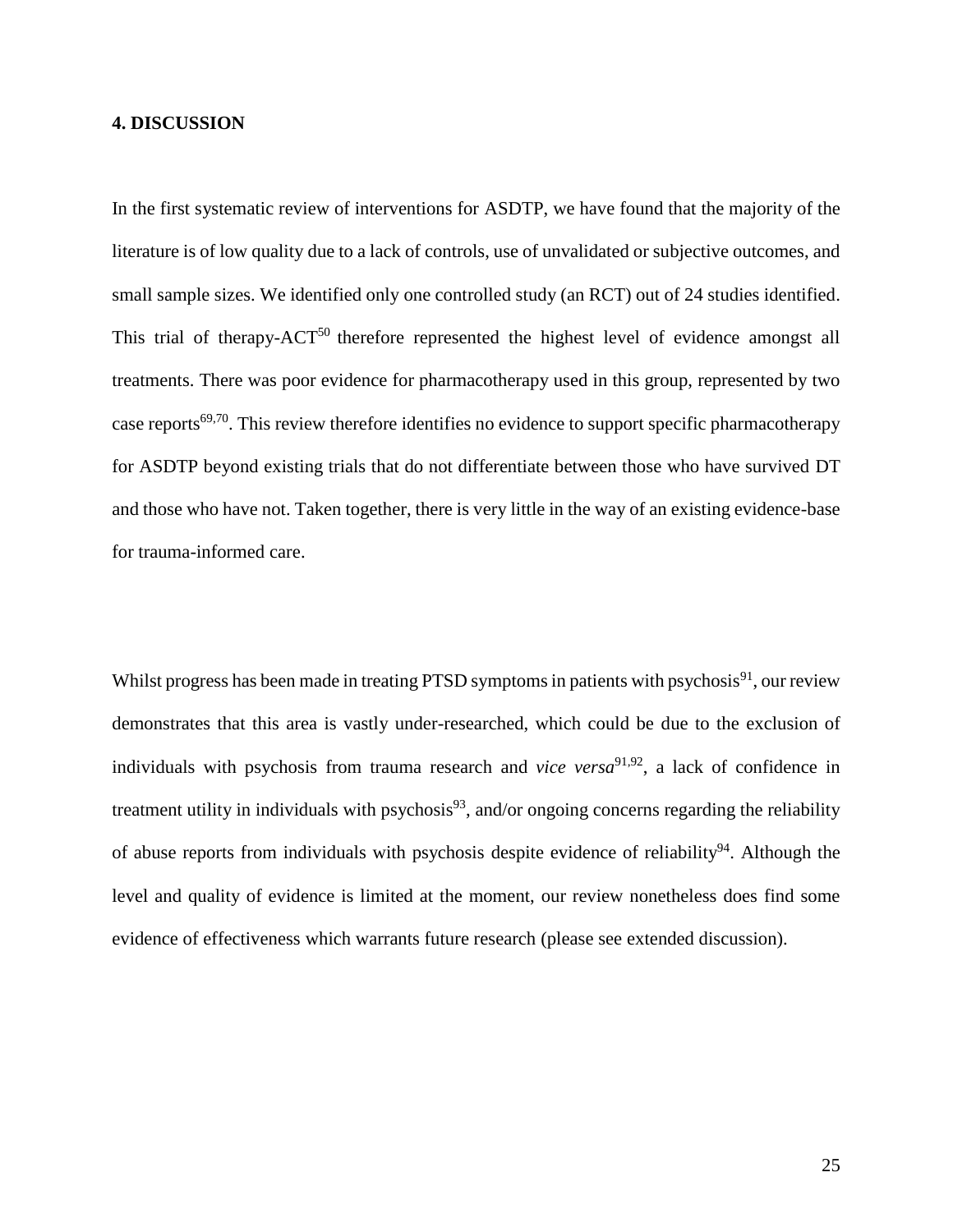#### **4.1. Strengths and limitations**

A major strength of this review is the use of broad search criteria to ensure all relevant studies were included. The studies included were not limited in terms of language, location, or year of publication. Although transdiagnostic approaches suggesting that psychotic symptoms are on a continuum remain controversial, due to the potential for confusion in understanding the nature of psychosis<sup>95</sup>, we chose to be inclusive in including individuals with a DT history with psychotic and/or dissociative symptoms regardless of their psychiatric diagnoses. A major limitation of our review resides in clinical diagnostic difficulties and problems in classification of symptoms (dissociative *vs.* psychotic), especially given the lack of phenomenological rigour in many of the included studies.

The limitations of this review are that, despite our best efforts, our search for unpublished studies may have been incomplete, thereby reflecting publication bias. We acknowledge the possibility of inductive bias in our conceptual approach to this review in assuming a direct association between childhood trauma and adult psychosis, and therefore we may be assuming a construct that may not be valid. Whilst concepts like 'developmental trauma', 'childhood trauma' or similar are often used in the literature, research is needed to assess whether or not they are useful categories for guiding treatment in themselves. Some studies<sup>96</sup> on childhood trauma in psychosis use scales that have an even wider scope and therefore include a range of adverse events including types of emotional distress or hardship that might raise the risk of mental health problems but might not be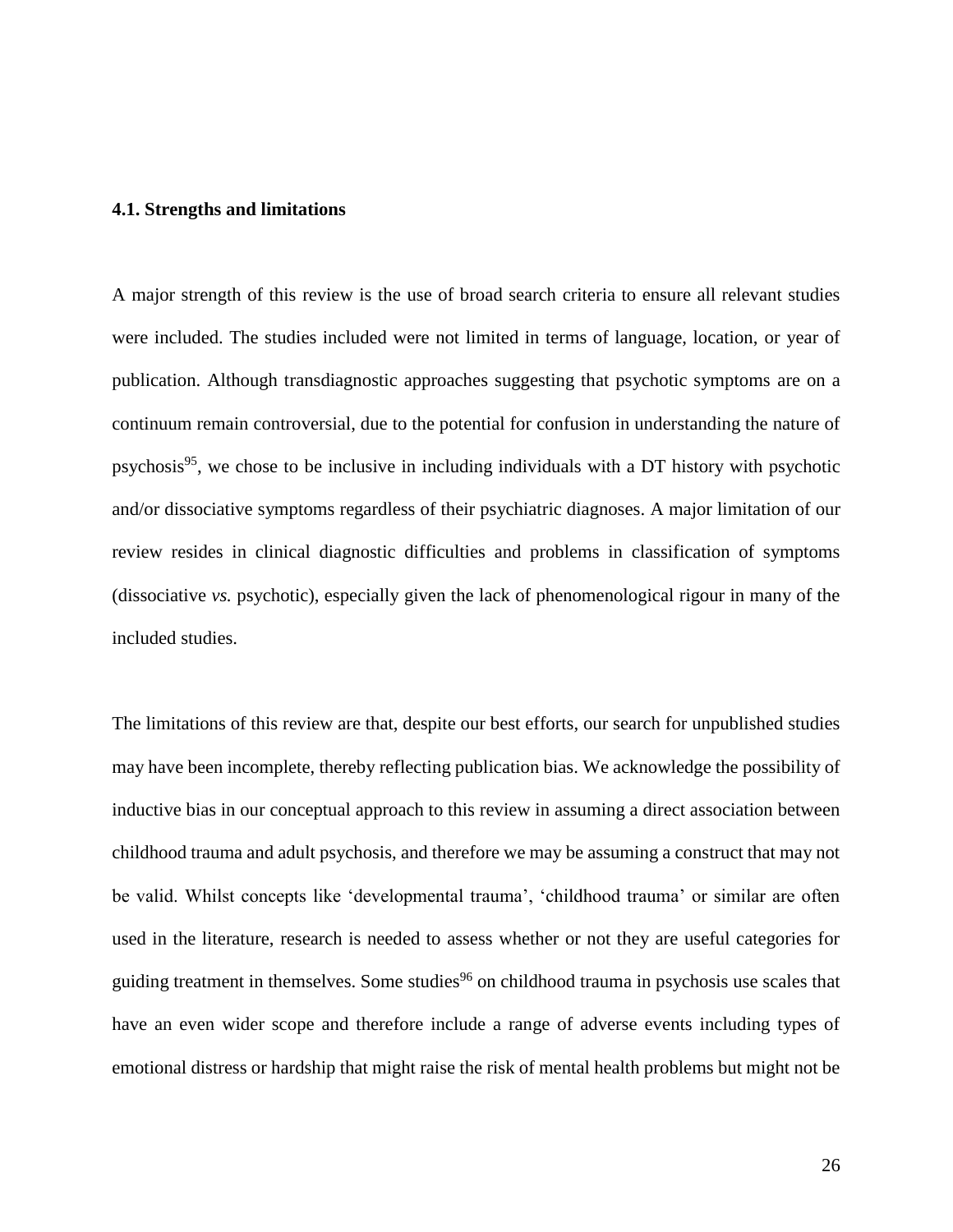regarded as traumatic in the generally accepted sense. Nevertheless, we felt that a broad review was warranted because of the importance of recognising the diversity of difficulties that occur during and after DT, particularly as many people survive potentially traumatic events without any adverse effects on their mental health and for those that do suffer poor mental health, the effects are far wider-ranging than  $PTSD^{97}$ .

#### **4.2. Future directions**

Our research highlights that, despite strong associations between DT and psychosis, there is a marked lack of high quality research on treatments. It remains unknown if targeting dissociation may reduce psychotic symptoms and/or be effective in its own right in treating dissociation if the two symptoms co-exist. It is also essential that we reach a precise understanding of the biopsychosocial mechanisms underlying psychotic symptoms in ASDTP. We also call on the field to develop more effective interventions. Studies that provide higher strength of evidence are needed first before head-to-head trials are done. We need more randomized controlled trials of trauma-focused cognitive therapy in psychosis following DT, using validated measures, including adverse effects. In the case of most of the psychoanalytic research, significant increases in the strength of evidence are required, addressing bias and improving reporting of outcomes. Further, research is needed to address which pharmacological treatments are most effective in this group and potentially explore the efficacy of combinations of medications and psychotherapies in treatments.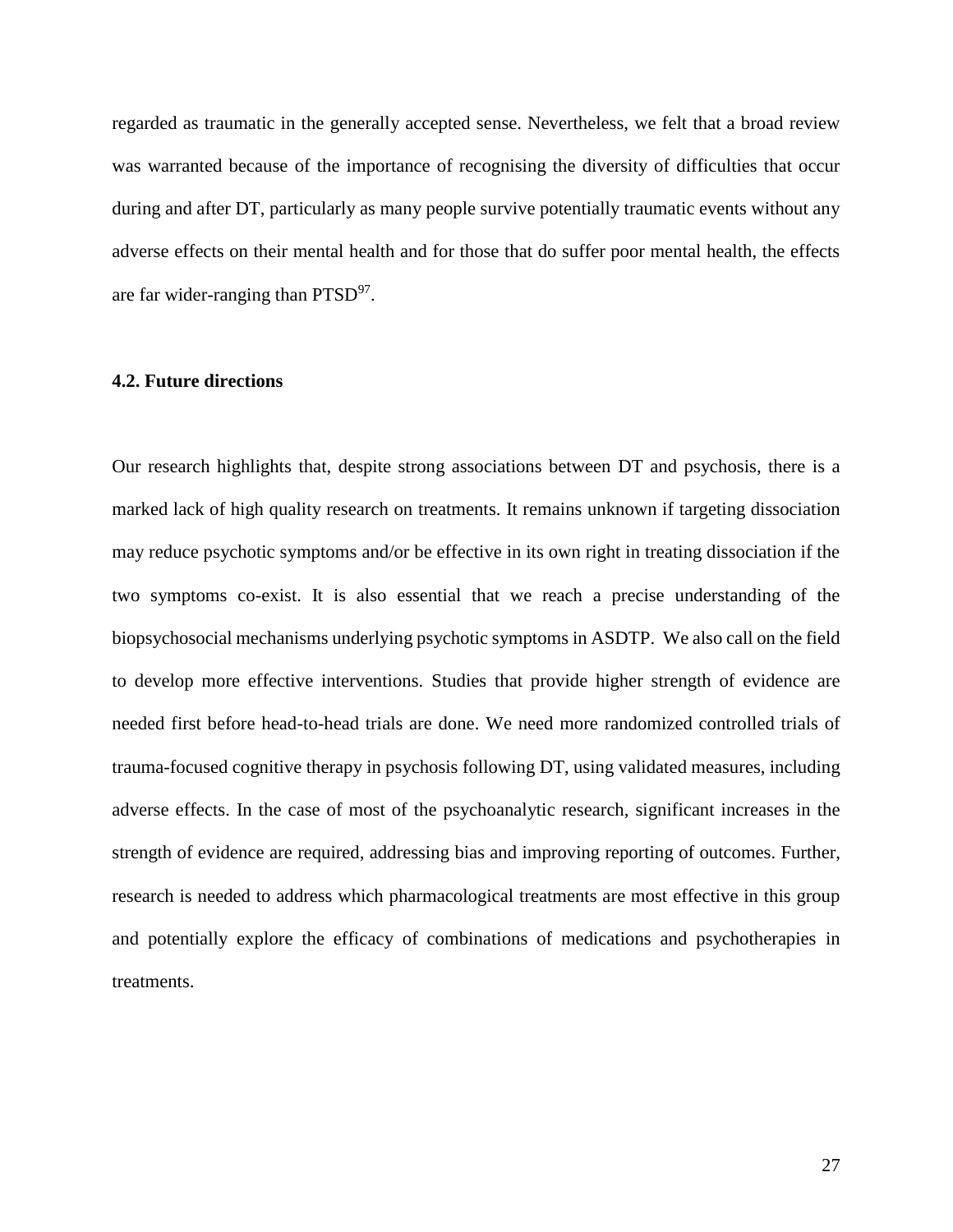The studies we identified used diverse jargon reflecting different schools of psychotherapy, including that which often describes the same or similar concepts. This can function as a barrier to understanding these mechanisms from an integrated neurocognitive perspective. Therefore, consensus is needed in psychotherapy nomenclature. We must also improve our understanding of the effects of moving between inpatient and outpatient settings during treatment, as this reflects clinical reality i.e. it is often extremely difficult for inpatients to access therapy that will continue as outpatients and *vice versa*. Given that we have found some evidence that trauma-focussed interventions can reduce psychotic symptoms<sup>50</sup>, there is also a need to develop trauma-informed services for these patients, conduct evaluation of their clinical and cost-effectiveness<sup>27</sup> and use qualitative approaches to assess acceptability. Future studies should look at whether this group of individuals may need longer duration of treatment or higher frequency of treatment sessions. Since our review was concerned with interventions for adult survivors, we did not include paediatric cases and future research is encouraged in children and young people. Additionally, it is important to explore potential adverse effects of having intense psychotic or dissociative symptoms while meditating during mindfulness-based treatments<sup>50,98</sup>. Future studies should have longer follow up period with adequate reporting of both therapeutic and adverse effects of treatments as well as its tolerability, alongside including adequate placebo-controlled groups<sup>50</sup> to examine which component(s) of the treatment was responsible for the effect. Finally, future avenues of research should explore drug-assisted psychotherapy.

#### **4.3. Clinical recommendation**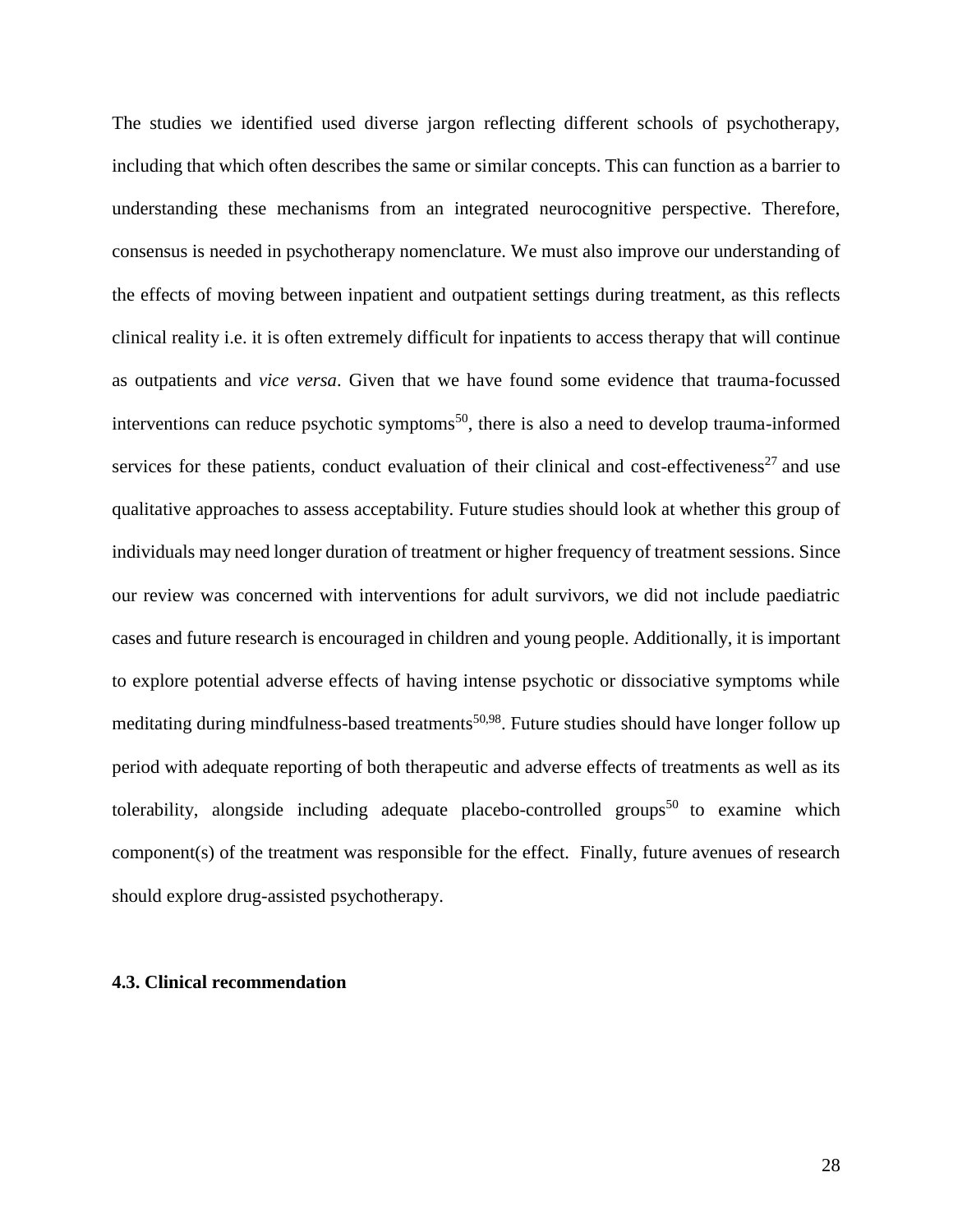Due to the limited and low quality evidence, including limited knowledge on tolerability, it is not possible to determine the comparative effectiveness of the treatments in this review and we are therefore unable to recommend significant changes to current clinical practice. Clinicians should follow best practice and existing clinical guidelines, essentially extrapolating guidance from NICE guidelines on  $PTSD<sup>30</sup>$  and psychosis<sup>31</sup>. This will include screening for symptoms of PTSD and therefore, importantly, obtaining trauma histories. Nonetheless, our review suggests that it may be helpful for clinicians to assess and incorporate the following areas into treatment plans: emotion regulation, psychological acceptance, interpersonal skills, attachment, dissociation, and trauma memory re-processing. In view of the weak evidence, this should be considered a grade C recommendation<sup>47</sup>. Given this, and high levels of risk in this group, patients will likely benefit from additional symptom and side-effect monitoring during treatment in specialist settings. There is also a need for appropriate clinical supervision in trauma services<sup>99</sup>, especially given the risk of vicarious trauma in therapists $100$ .

#### **4.4. Conclusions**

There is insufficient evidence to answer the question of what good trauma-informed psychosis care actually is. We must move beyond simply acknowledging the importance of trauma as a risk factor for psychosis and build an evidence base to help ASDTP. Our findings may be helpful for the design of future observational (mechanistic) and interventional research. It remains unclear which treatment works best for ASDTP and research is needed to establish which elements are most effective for whom. It is also important to understand patients' experiences in their developmental and systemic context to enable clinicians to have a more comprehensive and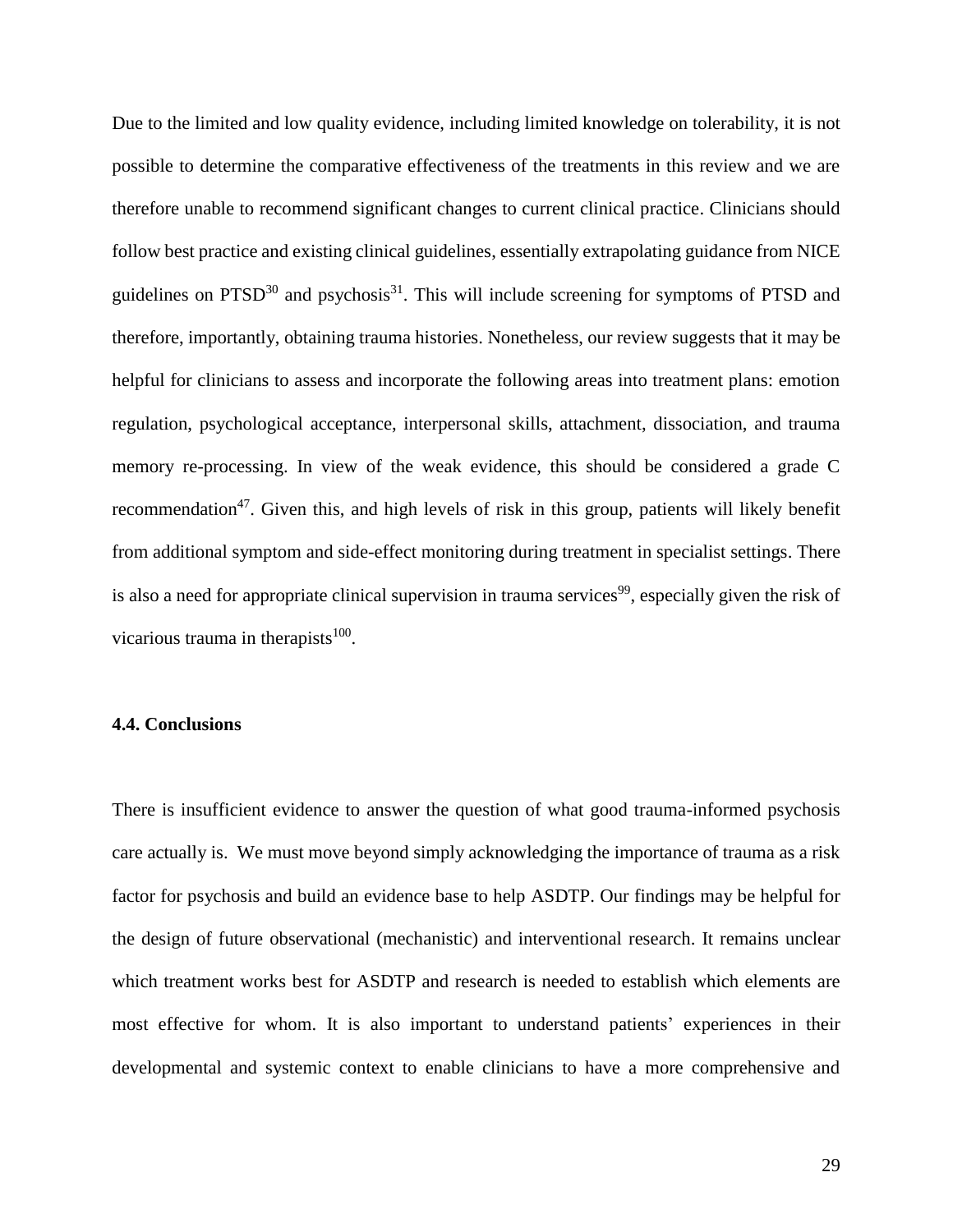holistic view of their patient's presentation. This review highlights the urgent need for methodologically sound, high quality research to enable evidence-based and shared decisionmaking between clinicians and patients.

## **5. Conflict of interest**

We declare that we have no conflicts of interest.

#### **6. Acknowledgements**

This work was supported by a UCL Excellence Fellowship to Dr Bloomfield. Drs Bloomfield, Bell and Pitman are supported by the NIHR University College London Hospitals Biomedical Research Centre. Dr Bell is supported by a Wellcome Trust Seed Award in Science (200589/Z/16/Z). We are grateful to Professor Tony David for his feedback on a draft of the manuscript and to Ting-Yun Chang for her assistance with the preparation of this manuscript.

## **7. Publication statement**

This paper has not been submitted to another journal, and has not been published in whole or in part elsewhere previously.

#### **8. Contributors**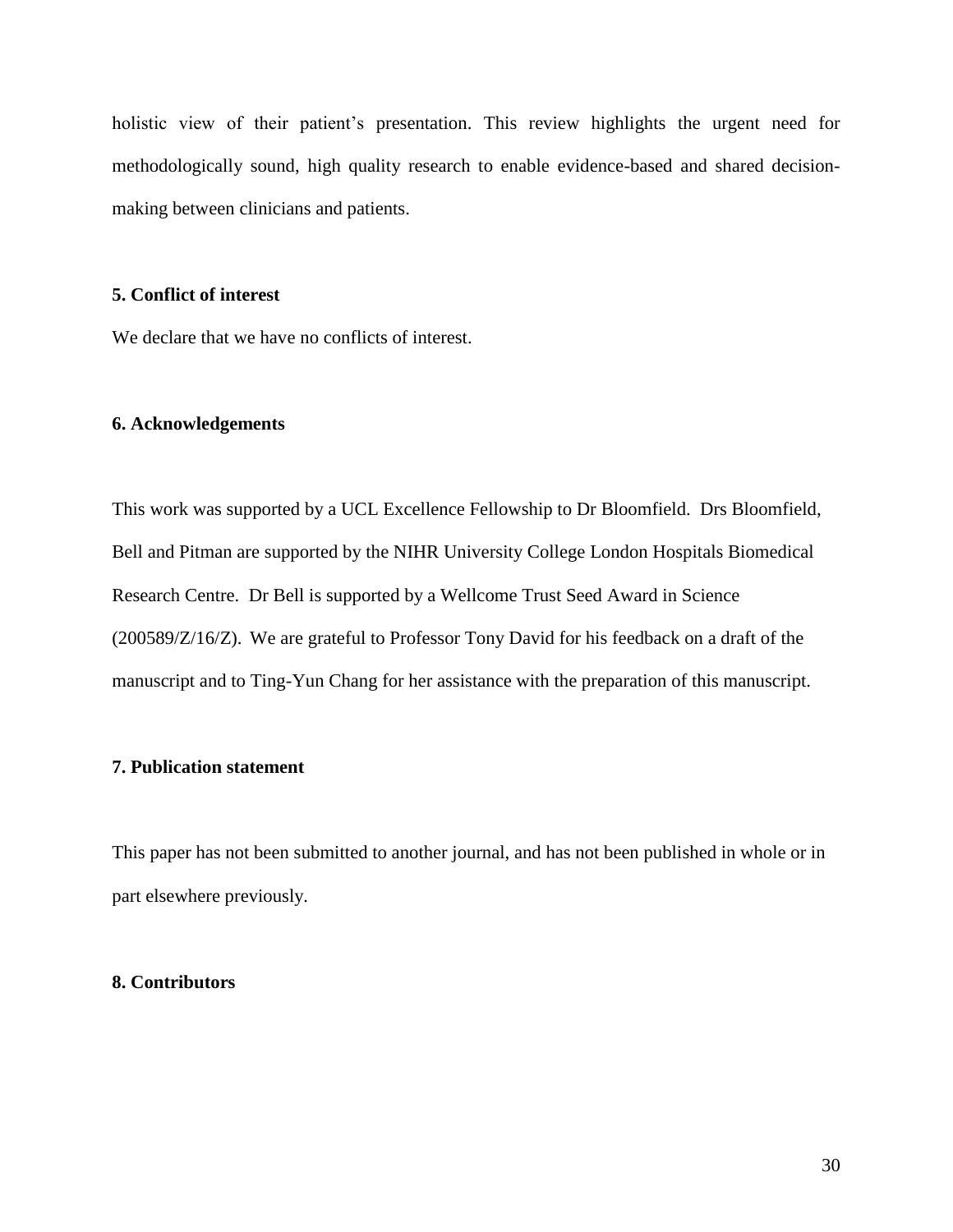M.A.P.B. conceptualised and designed the study. The literature search was performed by M.A.P.B, F.I.B.Y. and R.S. All authors contributed intellectually to the study and the writing of the manuscript.

## **9. Role of the funding sources**

The funding source had no role in the writing of the manuscript. We have not been paid to write this article by a pharmaceutical company or other agency. The corresponding author had full access to all the data in the study and had final responsibility for the decision to submit for publication.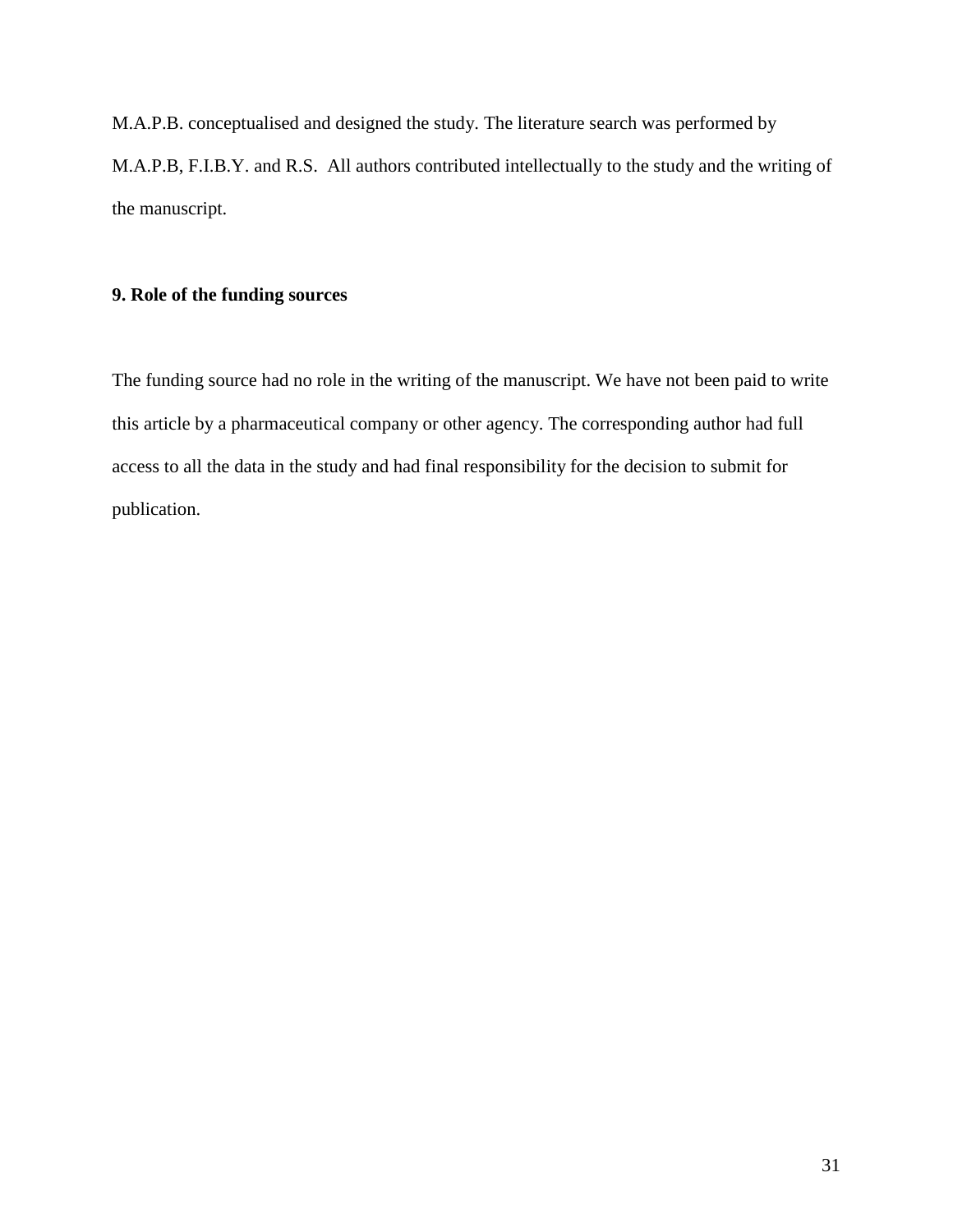## References

- 1. Murray CJ, Richards MA, Newton JN, et al. UK health performance: findings of the Global Burden of Disease Study 2010. Lancet. 2013;381:997-1020.
- 2. Kelleher I, Keeley H, Corcoran P, et al. Childhood trauma and psychosis in a prospective cohort study: cause, effect, and directionality. American J Psychiatry. 2013;170:734-741.
- 3. Denton R, Frogley C, Jackson S, John M, Querstret D. The assessment of developmental trauma in children and adolescents: a systematic review. Clin Child Psychol Psychiatry. 2017;22:260-287.
- 4. Morgan C, Fisher H. Environmental factors in schizophrenia: childhood trauma: a critical review. Schizophr Bull. 2007;33:3-10.
- 5. Spence W, Mulholland C, Lynch G, McHugh S, Dempster M, Shannon C. Rates of childhood trauma in a sample of patients with schizophrenia as compared with a sample of patients with non-psychotic psychiatric diagnoses. J Trauma Dissociation. 2006;3:7-22.
- 6. Trotta A, Di Forti M, Mondelli V, et al. Prevalence of bullying victimisation amongst firstepisode psychosis patients and unaffected controls. Schizophr Res. 2013;150:169-175.
- 7. Shannon C, Douse K, McCusker C, et al. The association between childhood trauma and memory functioning in schizophrenia. Schizophr Bull. 2009;37:531-537.
- 8. Bendall S, Hulbert CA, Alvarez-Jimenez M, Allott K, McGorry PD, Jackson HJ. Testing a model of the relationship between childhood sexual abuse and psychosis in a first-episode psychosis group: the role of hallucinations and delusions, posttraumatic intrusions, and selective attention. J Nerv Ment Dis. 2013;201:941-947.
- 9. Van Dam DS, Korver-Nieberg N, Velthorst E, Meijer CJ, de Haan L. Childhood maltreatment, adult attachment and psychotic symptomatology: a study in patients, siblings and controls. Soc Psychiatry Psychiatr Epidemiol. 2014;49:1759-1767.
- 10. Hill AB. The environment and disease; association or causation? J R Soc Med. 1965;58:295-300.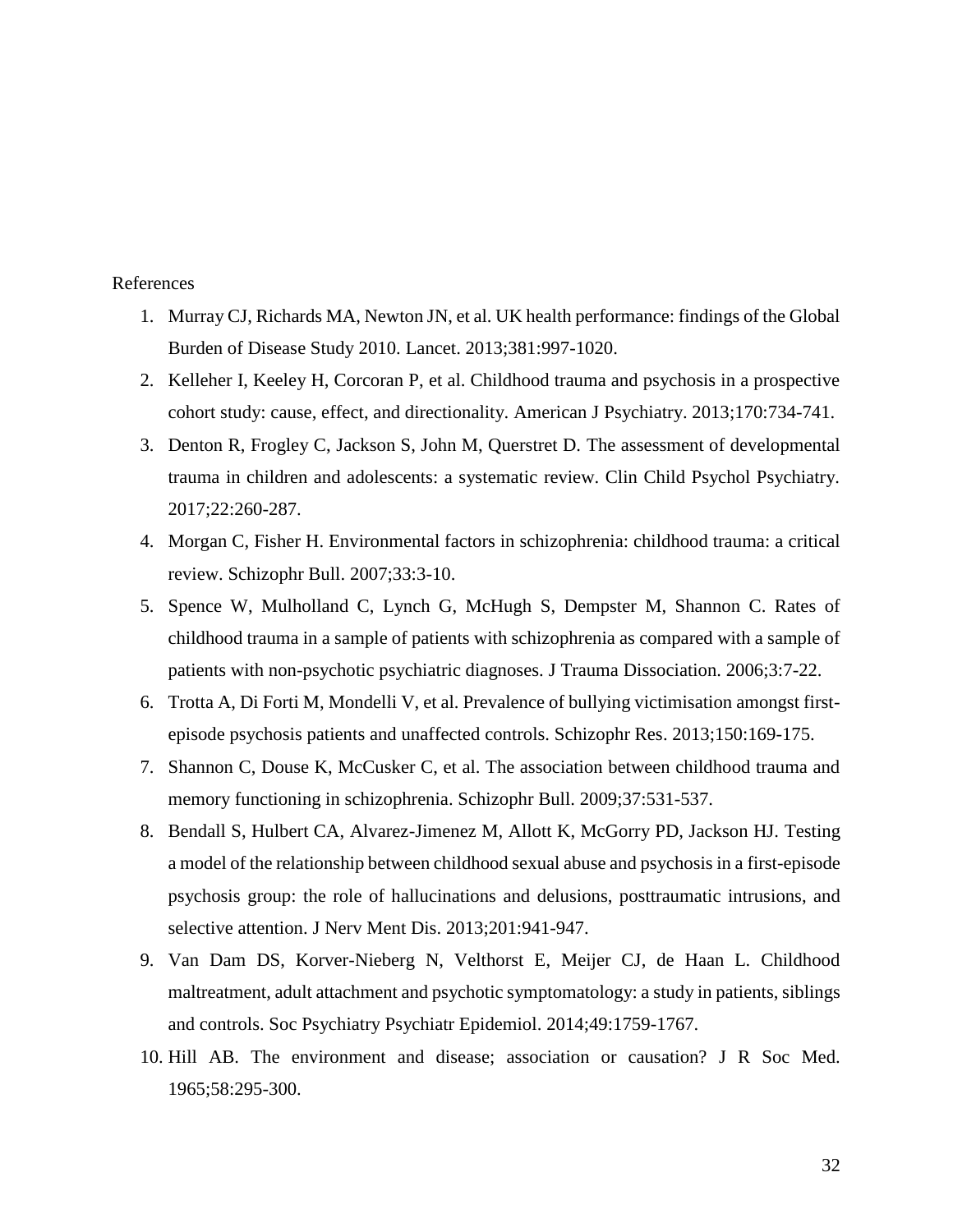- 11. Varese F, Smeets F, Drukker M, et al. Childhood adversities increase the risk of psychosis: a meta-analysis of patient-control, prospective- and cross-sectional cohort studies. Schizophr Bull. 2012;38:661-671.
- 12. Howes OD, Murray RM. Schizophrenia: an integrated sociodevelopmental-cognitive model. Lancet. 2014;383;1677-1687.
- 13. Longden E, Sampson M, Read J. Childhood adversity and psychosis: generalised or specific effects? Epidemiol Psychiatr Sci. 2016;25:349-59.
- 14. Mondelli V, Ciufolini S, Murri MB, et al. Cortisol and inflammatory biomarkers predict poor treatment response in first episode psychosis. Schizophr Bull. 2015;41:1162-1170.
- 15. Levine SZ, Levav I, Yoffe R, Pugachova I. The effects of pre-natal-, early-life- and indirectly-initiated exposures to maximum adversities on the course of schizophrenia. Schizophr Res. 2014;158:236-240.
- 16. Aas M, Andreassen OA, Aminoff SR, et al. A history of childhood trauma is associated with slower improvement rates: findings from a one-year follow-up study of patients with a first-episode psychosis. BMC Psychiatry. 2016;16:126.
- 17. Misiak B, Frydecka D. A history of childhood trauma and response to treatment with antipsychotics in first-episode schizophrenia patients: preliminary results. J Nerv Ment Dis. 2016;104:787-792.
- 18. Schneeberger AR, Muenzenmaier K, Castille D, Battaglia J, Link B. Use of psychotropic medication groups in people with severe mental illness and stressful childhood experiences. J Trauma Dissociation. 2014;15:494-511.
- 19. Cook A, Spinazzola J, Ford J, et al. Complex trauma. Psychiatr Ann. 2005;35:390-398.
- 20. Lardinois M, Lataster T, Mengelers R, Van Os J, Myin‐Germeys I. Childhood trauma and increased stress sensitivity in psychosis. Acta Psychiatr Scand. 2011;123:28-35.
- 21. Maniglio R. The impact of child sexual abuse on health: a systematic review of reviews. Clin Psychol Rev. 2009;29:647-657.
- 22. Bloomfield M, Mustapha M. The effects of childhood trauma on brain structure and function in people with psychotic experiences: a systematic review of neuroimaging studies. Manuscript in preparation; 2018.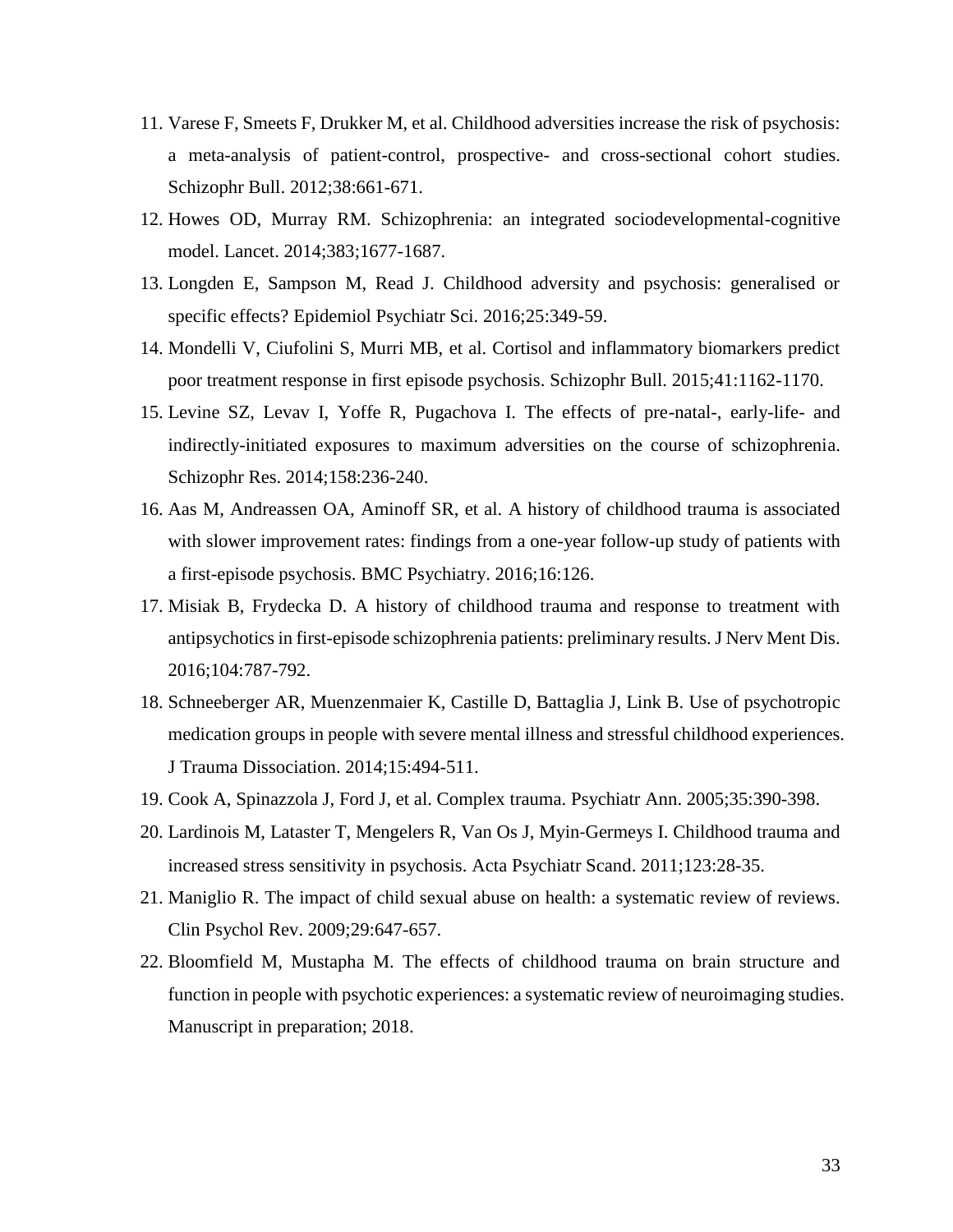- 23. McCrory EJ, Viding E. The theory of latent vulnerability: Reconceptualizing the link between childhood maltreatment and psychiatric disorder. Dev Psychopathol. 2015;27:493-505.
- 24. Read J, Fosse R, Moskowitz A, Perry B. The traumagenic neurodevelopmental model of psychosis revisited. Neuropsychiatry. 2014;4:65-79.
- 25. Lecomte T, Spidel A, Leclerc C, et al. Predictors and profiles of treatment non‐adherence and engagement in services problems in early psychosis. Schizophr Res. 2008;102:295- 302.
- 26. Spidel A, Yuille JC, Lecomte T. How does trauma affect treatment compliance in those with psychosis? Paper presented at International Academy of Psychiatry and Law, Vienna, Austria; 2015.
- 27. Tong J, Simpson, K, Alvarez-Jimenez, M, Bendall S. Distress, psychotic symptom exacerbation, and relief in reaction to talking about trauma in the context of beneficial trauma therapy: perspectives from young people with post-traumatic stress disorder and first episode psychosis. Behav Cogn Psychother. 2017;45:561-576.
- 28. Read J, Harper D, Tucker I, Kennedy A. Do adult mental health services identify child abuse and neglect? A systematic review. Int J Ment Health Nurs. 2018;27:7-19.
- 29. Read J, Harper D, Tucker I, Kennedy A. How do mental health services respond when child abuse or neglect become known? A literature review. Int J Ment Health Nurs. 2018;27:1606-1617.
- 30. National Institute for Health and Care Excellence. Post-traumatic stress disorder: management. NICE guideline (CG26); 2005. https://www.nice.org.uk/guidance/cg26 Accessed July 1, 2018.
- 31. National Institute for Health and Care. Psychosis and schizophrenia in adults: prevention and management. NICE guideline (CG178); 2014. https://www.nice.org.uk/guidance/cg178 Accessed July 1, 2018.
- 32. Bendall S, Jackson HJ, Hulbert CA, McGorry PD. Childhood trauma and psychosis. an overview of the evidence and directions for clinical interventions. Fam Matters. 2011;89:53-60.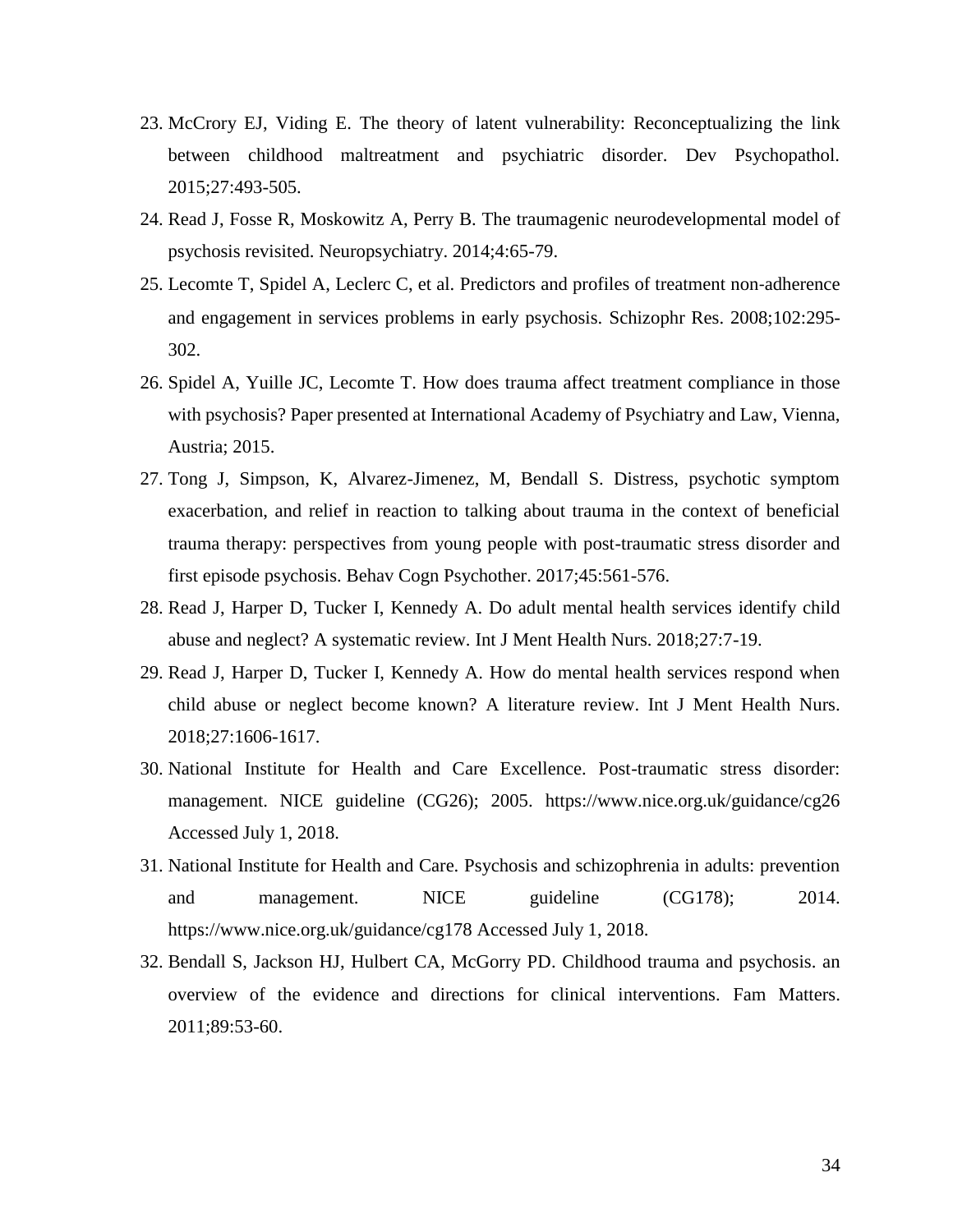- 33. Brand RM, McEnery C, Rossell S, Bendall S, & Thomas N. Do trauma-focussed psychological interventions have an effect on psychotic symptoms? a systematic review and meta-analysis. Schizophr Res. 2017;19;13-22
- 34. Herman J. Trauma and Recovery: The Aftermath of Violence From Domestic Abuse to Political Terror. New York: Basic Books; 1992.
- 35. Sweeney A, Clement S, Filson B, Kennedy A. Trauma-informed mental healthcare in the UK: What is it and how can we further its development? Ment Health Rev J. 2016;21:174- 192.
- 36. Buckley PF, Miller BJ, Lehrer DS, Castle DJ. Psychiatric comorbidities and schizophrenia. Schizophr Bull. 2009;35:383-402.
- 37. Briere J. Dissociative symptoms and trauma exposure: specificity, affect dysregulation, and posttraumatic stress. J Nerv Ment Dis. 2006;194:78-82.
- 38. Ferenczi S. The Passions of Adults and their Influence on the Sexual and Character Development of Children. Int. Z. f. Psa. 1933;19:5-15.
- 39. Bloomfield M, Wood MJ, Lyons LM, Chang T-Y, Cheng Z, Bauer-Staeb C, Hobbs C, Bracke S, Isham S . Psychological processes mediating the increased risk of psychotic experiences and symptoms following developmental trauma: a systematic review and meta-analysis. In preparation; 2019.
- 40. Renard SB, Huntjens RJ, Lysaker PH, Moskowitz A, Aleman A, Pijnenborg GH. Unique and overlapping symptoms in schizophrenia spectrum and dissociative disorders in relation to models of psychopathology: a systematic review. Schizophr Bull. 2016;43:108-121.
- 41. Moher D, Liberati A, Tetzlaff J, Altman DG, The PRISMA Group. Preferred reporting items for systematic reviews and meta-analyses: The PRISMA statement. PLoS Med. 2009;6:e1000097.
- 42. Schulz KF, Altman DG, Moher D, for the CONSORT Group. CONSORT 2010 Statement: updated guidelines for reporting parallel group randomised trials. BMJ. 2010;340:c332.
- 43. Pearce J, Simpson J, Berry K, Bucci S, Moskowitz A, Varese F. Attachment and dissociation as mediators of the link between childhood trauma and psychotic experiences. Clin Psychol Psychother. 2017;24:1304-1312.
- 44. Hayes SC, Hofmann SG. The third wave of cognitive behavioral therapy and the rise of the process-based care. World Psychiatry. 2017;16(3):245-246.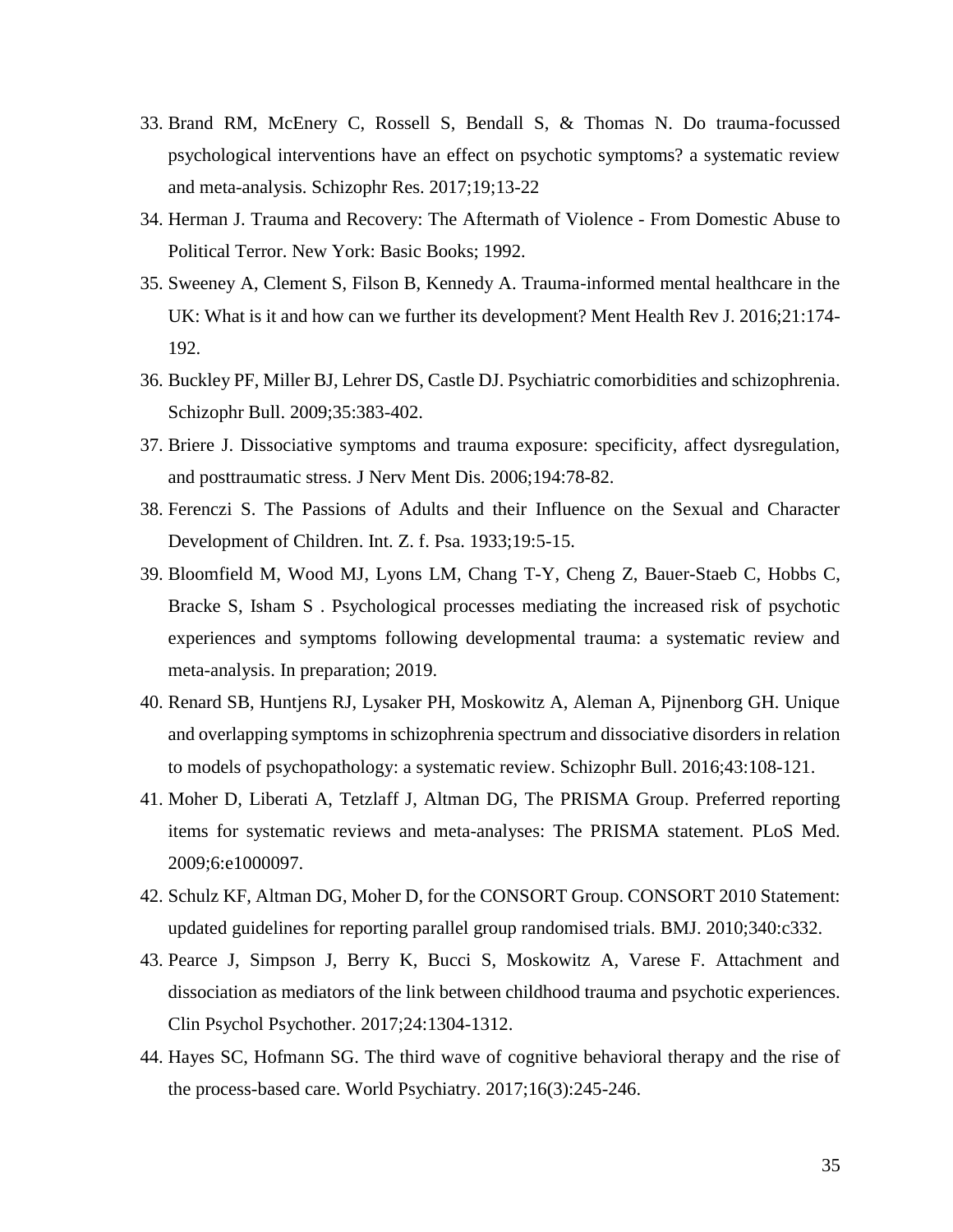- 45. Higgins JP, Altman DG, Gotzsche PC, et al. The Cochrane Collaboration's tool for assessing risk of bias in randomised trials. BMJ. 2011;343:d5928.
- 46. Murad MH, Sultan S, Haffar S, Bazerbachi F. Methodological quality and synthesis of case series and case reports. BMJ Evid Based Med. 2018;23:60-63.
- 47. Centre for Evidence-Based Medicine. Oxford Centre for Evidence-based Medicine— Levels of Evidence (March 2009). http://www.cebm.net/index.aspx?o=1025 Accessed on August 28, 2018.
- 48. Williams P. Psychotic developments in a sexually abused borderline patient. Psychoanal Dialogues. 1998;8:459-491.
- 49. Sar V, Tutkun H. Treatment of dissociative identity disorder in Turkey: a case study. Dissociation: Progress in the Dissociative Disorders. 1997;10:148-156.
- 50. Spidel A, Lecomte T, Kealy D, Daigneault I. Acceptance and commitment therapy for psychosis and trauma: improvement in psychiatric symptoms, emotion regulation, and treatment compliance following a brief group intervention. Psychol Psychother-T. 2018; doi:10.1111/papt.12159.
- 51. Lahav Y, Elklit A. The cycle of healing dissociation and attachment during treatment of CSA survivors. Child Abuse Negl. 2016;60:67-76.
- 52. Gold SN, Elhai JD, Rea BD, et al. Contextual treatment of dissociative identity disorder. J Trauma Dissociation. 2001;2:5-36.
- 53. Muenzenmaier K, Margolis F, Langdon GS, Rhodes D, Kobayashi T, Rifkin L. Transcending bias in diagnosis and treatment for women with serious mental illness. Women & Therapy. 2015;38:141-155.
- 54. Hardy A, Smith B, Gottlieb J, Mueser K. Steel C. CBT for post-traumatic stress disorder and psychosis. In: Steel C, ed.CBT for Schizophrenia: Evidence Based Interventions and Future Directions. Oxford: Wiley-Blackwell; 2013.
- 55. Sharpe L, Tarrier N, Rotundo N. Treatment of delayed post-traumatic stress disorder following sexual abuse: a case example. Behav Cogn Psychother. 1994;22:233-242.
- 56. Graham C. Dissociative psychosis: an atypical presentation and response to cognitiveanalytic therapy. Ir J Psychol Med. 1995;12:109-111.
- 57. Knafo D. Going blind to see: the psychoanalytic treatment of trauma, regression, and psychosis. Am J Psychother. 2016;70:79-100.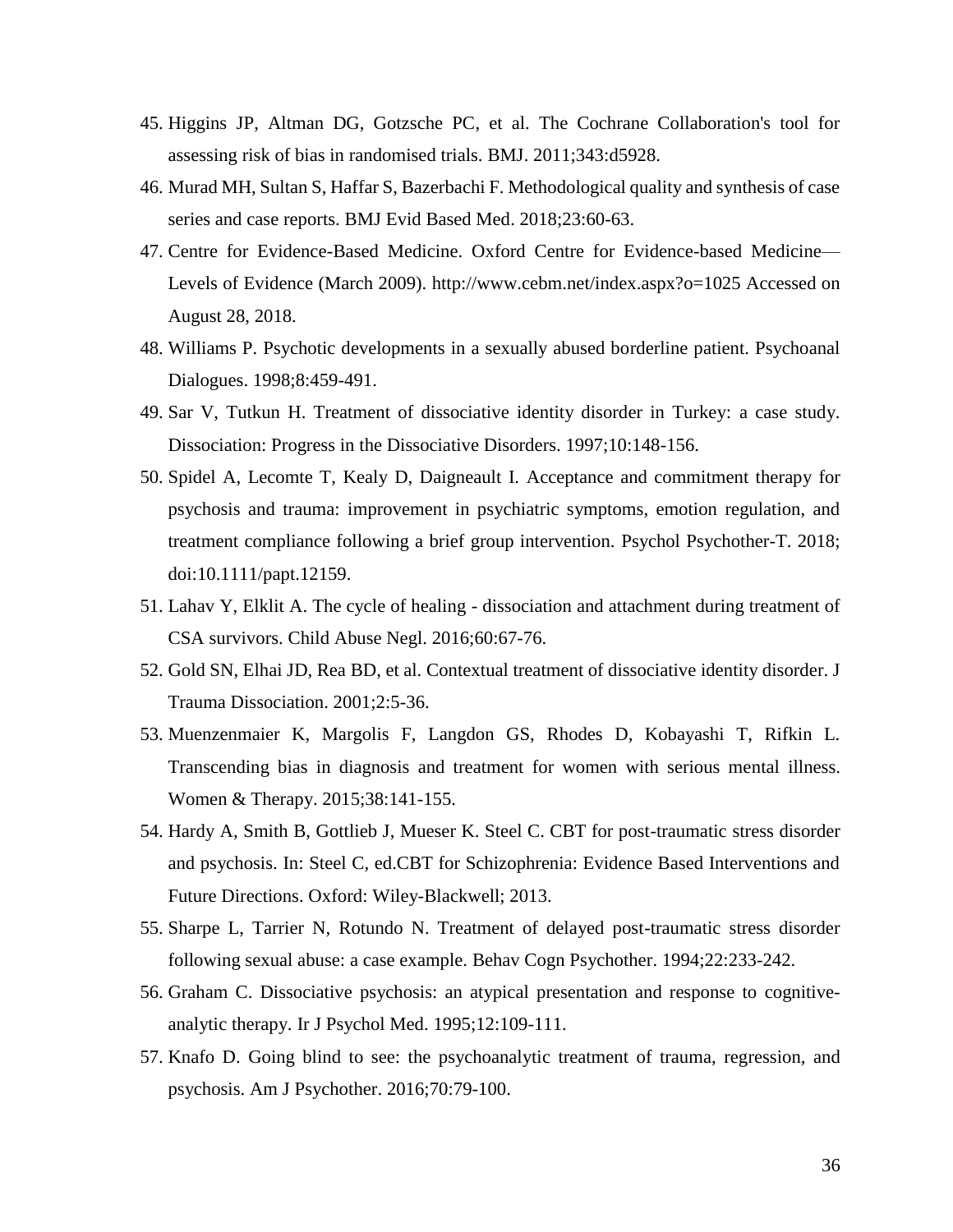- 58. Jackson M. Psychotherapy for chronic psychiatric patients who are survivors of child sexual abuse. Psychotherapy: Theory, Research, Practice, Training. 1994;31:391-397.
- 59. Small L. On being competent even if we don't know everything. Transactional Analysis Journal. 2002;32.
- 60. Auerbach W. Time and timelessness in the psychoanalysis of an adult with severe childhood trauma, studies in gender and sexuality. Studies in Gender and Sexuality. 2014;15:199-213.
- 61. Lerner PM. Treatment issues in a case of possible multiple personality disorder. Psychoanal Psychol. 1994;11:563-574.
- 62. Alpher VS. Changes in identity and self-organization in psychotherapy of multiple personality disorder. Psychotherapy: Theory, Research, Practice, Training. 1992;29:570- 579.
- 63. Baker K. From "It's not me" to "It was me, after all": a case presentation of a patient diagnosed with dissociative identity disorder. Psychoanalytic Social Work. 2010;17:79-98.
- 64. Brent B. Mentalization-based psychodynamic psychotherapy for psychosis. J Clin Psychol. 2009;65:803-814.
- 65. Sugiyama T. Ego-state therapy: psychotherapy for multiple personality disorders. Japanese Journal of Hygiene. 2018;73:62-66.
- 66. Ellerman CP. The phenomenological treatment of dissociative identity disorder. J Contemp Psychother. 1998;28:69-79.
- 67. Somer L. Phenomenological and psychoanalytic perspectives on a spontaneous artistic process during psychotherapy for dissociative identity disorder. The Arts in Psychotherapy. 1997;24:419-430.
- 68. Fisher SF, Lanius RA, Frewen PA. EEG neurofeedback as adjunct to psychotherapy for complex developmental trauma-related disorders: case study and treatment rationale. Traumatology. 2016;22:255-260.
- 69. Panter BM. Lithium in the treatment of a child abuser. Am J Psychiatry. 1977;134:1436- 1437.
- 70. Okugawa G, Nobuhara K, Kitashiro M, Kinoshita T. Perospirone for treatment of dissociative identity disorder. Psychiatry Clin Neurosci. 2005;59:624.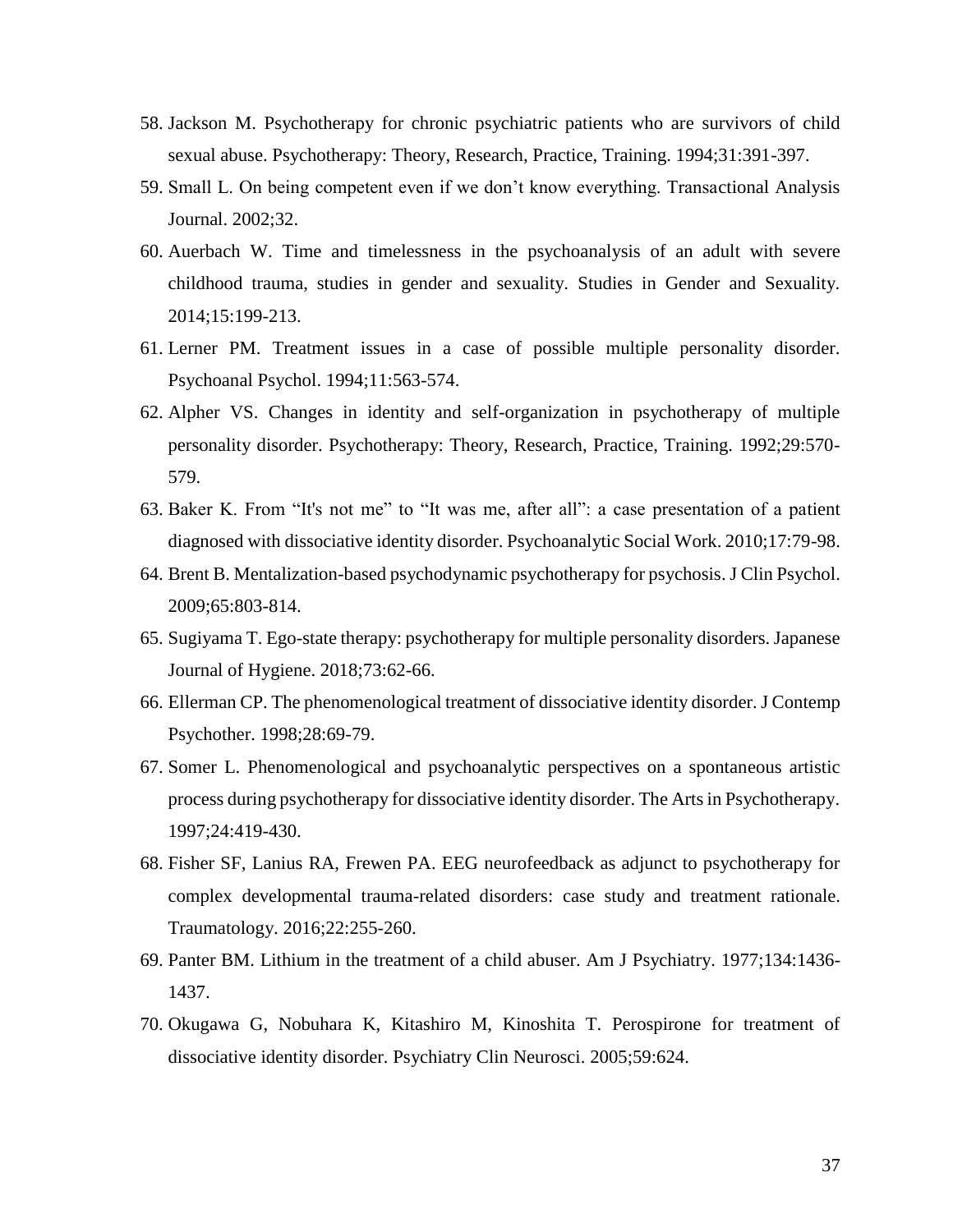- 71. Duggan C, Parry G, McMurran M, Davidson K, Dennis J. The recording of adverse events from psychological treatments in clinical trials: evidence from review of NIHR-funded trials. Trials. 2014;15;335.
- 72. Ventura J, Lukoff D, Nuechterlein KH, Liberman RP, Green MF, Shaner A. Manual for the expanded brief psychiatric rating scale. Int J Methods Psychiatr Res. 1993;3:227-244.
- 73. Elliott DM, Briere J. Sexual abuse trauma among professional women: validating The Trauma Symptom Checklist 40 (TSC 40). Child Abuse Negl. 1992;16:391-398.
- 74. Garnefski N, Kraaij V. The cognitive emotion regulation questionnaire. Eur J Psychol Assess. 2007;23:141-149.
- 75. Spitzer RL, Kroenke K, Williams JBW, Lowe B. A brief measure for assessing generalized anxiety disorder. Arch Intern Med. 2006;166:1092-1097.
- 76. Tait L, Birchwood M, Trower P. A new scale (SES) to measure engagement with community mental health services. Journal of Mental Health. 2002;11:191-198.
- 77. Ehlers A, Clark DM. A cognitive model of posttraumatic stress disorder. Behav Res Ther. 2000;38:319-345.
- 78. Blake DD, Weathers FW, Nagy LM, et al. The development of a clinician-administered PTSD scale. J Trauma Stress. 1995;8:75-90.
- 79. Beck AT, Steer RA, Brown GK. Manual for the Beck Depression Inventory-II. San Antonio: Psychological Corporation; 1996.
- 80. Foa EB, Ehlers A, Clark DM, Tolin DF, Orsillo SM. The posttraumatic cognitions inventory (PTCI): Development and validation. Psychol Assess. 1999;11:303-314.
- 81. Linehan MM. Diagnosis and treatment of mental disorders. Cognitive-behavioral treatment of borderline personality disorder. New York: Guilford Press; 1993.
- 82. Briere J, Runtz M. The trauma symptom checklist (TSC-33) early data on a new scale. J Interpers Violence. 1989;4:151-163.
- 83. Collins NL, Read SJ. Adult attachment, working models, and relationship quality in dating couples. J Pers Soc Psychol. 1990;58:644-663.
- 84. Collins NL. Working models of attachment: implications for explanation, emotion, and behavior. J Pers Soc Psychol. 1996;71:810-832.
- 85. Ryle A. Cognitive-analytic therapy: active participation in change. London: John Wiley Press; 1990.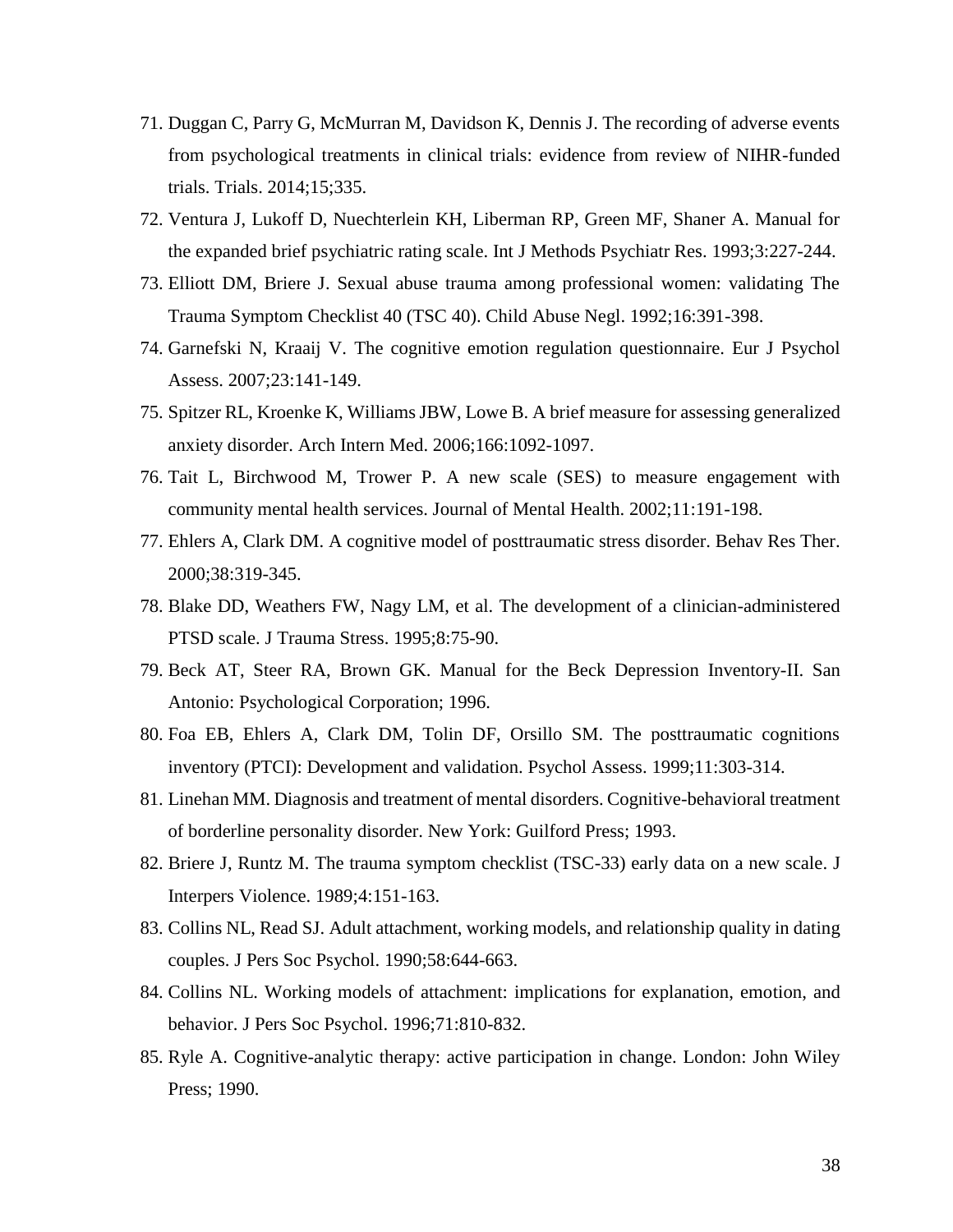- 86. Berstein EM, Putman FW. Development, reliability and validity of a dissociative scale. The J Nerv Ment Dis. 1986;12:727-732.
- 87. Fonagy P, Gergely G, Jurist E, Target M. Affect regulation, mentalization, and the development of the self. New York: Other Press; 2002.
- 88. Watkins JG, Watkins HH. Ego states-theory and therapy. New York: W W Norton; 1997.
- 89. Sartre JP. The Psychology of imagination. New York: Citadel; 1966.
- 90. Horowitz MJ, Wilner NR, Alvarez W. Impact of Event Scale. A measure of subjective stress. Psychosom Med. 1979;41:209-218.
- 91. Beck AT, Ward CH, Mendelson M, Mock J, Erbaugh J. An inventory for measuring depression. Arch Gen Psychiatry. 1961;4:561-571.
- 92. de Bont PA, van den Berg DP, van der Vleugel DM, de ross C, de Jongh A, van der Gaag M, van Minnen AM. Prolonged exposure and EMDR for PTSD v. a PTSD waiting-list condition: effects on symptoms of psychosis, depression and social functioning in patients with chronic psychotic disorders. Psychol Med. 2016;46;2411–2421.
- 93. Schäfer I, Fisher HL. Childhood trauma and posttraumatic stress disorder in patients with psychosis: clinical challenges and emerging treatments. Curr Opin Psychiatry. 2011;24:514-518.
- 94. Fisher HL, Craig TK, Fearon P, et al. Reliability and comparability of psychosis patients' retrospective reports of childhood abuse. Schizophr Bull. 2011;37:546–553.
- 95. David AS. Why we need more debate on whether psychotic symptoms lie on a continuum with normality. Psychol Med. 2010;40:1935-1942.
- 96. Larsson S, Andreassen OA, Aas M, et al. High prevalence of childhood trauma in patients with schizophrenia spectrum and affective disorder. Compr Psychiatry. 2013;54;123-127.
- 97. Bonanno GA, Brewin CR, Kaniasty K, Greca AML. Weighing the costs of disaster: consequences, risks, and resilience in individuals, families, and communities. Psychol Sci Public Interest. 2010;11;1-49.
- 98. Kujipers HJH, van der Heijden FMMA, Tuinier S, Verhoeven WMA. Meditation-induced psychosis. Psychopathology. 2007;40:461-464.
- 99. Pearlman LA, Mac Ian PS. Vicarious traumatization: An empirical study of the effects of trauma work on trauma therapists. Prof Psychol Res Pr. 1995;26:558-565.